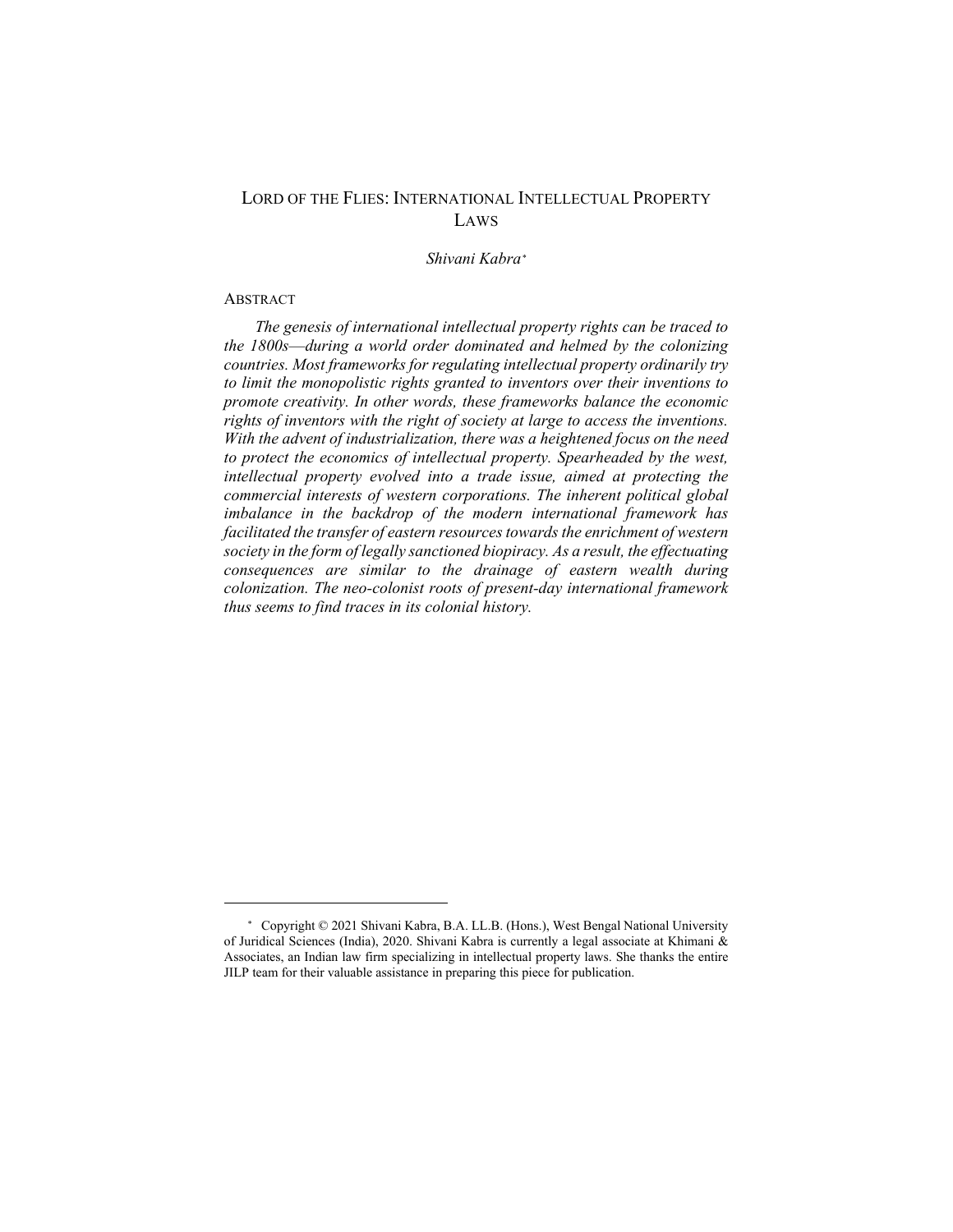#### TABLE OF CONTENTS

| III. INTERNATIONAL INTELLECTUAL PROPERTY: VESTIGES OF |                                                         |  |
|-------------------------------------------------------|---------------------------------------------------------|--|
|                                                       |                                                         |  |
|                                                       | A. Traditional Intellectual Property Rights: A Balanced |  |
|                                                       |                                                         |  |
|                                                       | B. Modern Intellectual Property Rights: A Trade Issue   |  |
|                                                       |                                                         |  |
|                                                       | A. Traditional Knowledge and Legal Frameworks  14       |  |
|                                                       |                                                         |  |
|                                                       |                                                         |  |
|                                                       |                                                         |  |

#### I. INTRODUCTION

Towards the end of World War II, William Golding authored "Lord of the Flies" ("LOF") with the intention of highlighting the inherent violence within human nature, regardless of one's ethnicity. As noted by Golding: "it was simply what seemed sensible for me to write after the war when everyone was thanking God they weren't Nazis. I'd seen enough to realize that every single one of us could be Nazis."<sup>[1](#page-1-0)</sup>

The novel has been extolled as a seminal satirical take on the effects and rationale behind a colonized and western-centric world order. The basic premise of the novel revolves around a group of English boys—a symbolic reflection of the British empire—being stranded on an island and their slow descent into depravity. The shift from civility to depravity acts as a corollary to the violence predominant in all instances of Western colonialism and questions the idea of western supremacy, which acted as the driving force behind colonialism. The novel frames western supremacy in the comparative backdrop of "civilized society" vis-à-vis "savage natives." For too long, the West has justified colonialism as its duty to evolve the "savages" of the east into civilized societies.<sup>[2](#page-1-1)</sup> In fact, the decolonization process of the British is often characterized as a "gracious withdrawal" after having "helped" the eastern states towards civility.<sup>[3](#page-1-2)</sup>

Building on this self-imposed idea of superiority, the novel pits ideas of eastern savages as the antithesis of western civilizations. To illustrate, the tritagonist, Piggy, is quoted as saying: "I agree with Ralph. We've got to have

<span id="page-1-0"></span><sup>1</sup> DAVID SCOTT KASTAN, THE OXFORD ENCYCLOPEDIA OF BRITISH LITERATURE 429 (Oxford Univ. Press 2006); *see* Stefan Hawlin, *The Savages in the Forest: Decolonialising William Golding*, 7 CRITICAL SURV. 125, 125 (1995).

<span id="page-1-2"></span><span id="page-1-1"></span><sup>2</sup> *See* Margaret Kohn & Kavita Reddy, *Colonialism*, STAN. ENCYCLOPEDIA OF PHIL. (Aug. 29, 2017), https://plato.stanford.edu/entries/colonialism/.

<sup>3</sup> Hawlin, *supra* note 1.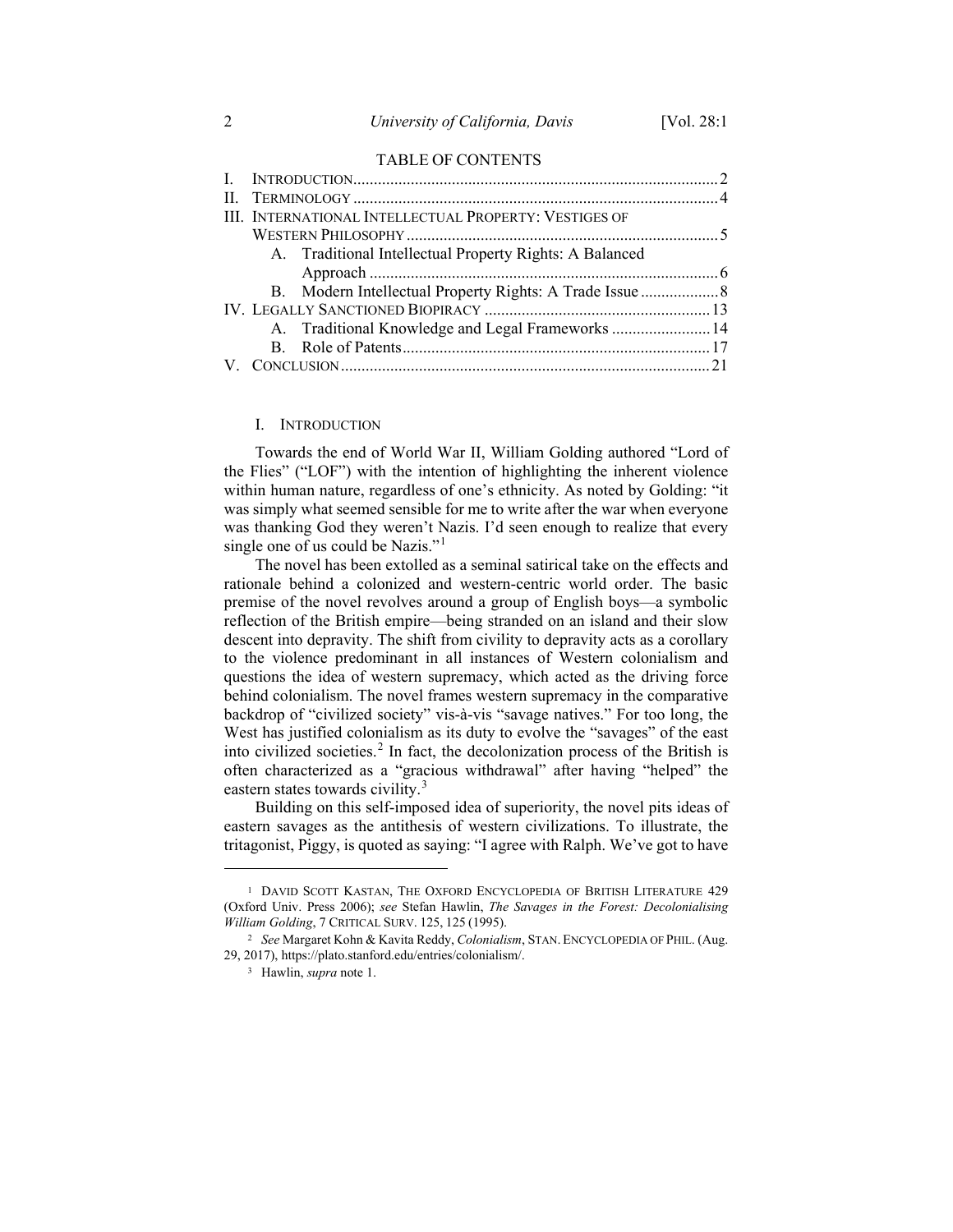rules and obey them. After all, we're not savages. We're English, and the English are best at everything. So we've got to do the right things."[4](#page-2-0)

This quote is intended to resonate with the attitude of western society that frequently considers eastern traditions savage and subservient to western values. Throughout the novel, the protagonist, Ralph, acts as a symbolic mouthpiece for the West when he says "well, we won't be painted […] because we aren't savages."[5](#page-2-1) and "which is better, law and rescue, or hunting and breaking things up?"<sup>[6](#page-2-2)</sup> However, the novel turns this understanding on its head by theoretically and literally transforming a majority of the English boys, led by Jack, the deuteragonist, into western notions of savagery. As Jack and the boys begin their descent, they start painting their faces and following a tribal understanding of life that focuses on hunting and survival over rules and order—reflecting a presupposed understanding of eastern culture. This is intended to highlight the "savagery" that lies within British and other western societies generally.

Notably though, such comparison of savagery and civility within the novel has been criticized as euro centric. The rationale being that the novel justifies the savage traditions of eastern society as boundary-less and prevalent across western societies, instead of questioning the impetus that results in negatively connoting the traditions of east as savagery.[7](#page-2-3) By presuming "savagery" to be eastern without any reasoning, the novel inherently agrees with western philosophies that equate the two subjects. The novel conspicuously fails to question its most basic premise, and to some extent, unintentionally aligns itself with the hegemony it sought to eliminate. Regardless, the novel's fundamental theme of denigrating the veracity and credibility of western hubris and values also forms the basis for this Paper.

The presupposition of the novel provides inspiration to assess the western biases that are prevalent in the current world order, specifically within the international frameworks for intellectual property. Traditionally, the genesis for the globalization of intellectual property has been rooted in "civilizing" the national legislations of the eastern states towards a western standard of protection. Similar to the rationale often given by colonizers, western states have foisted the frameworks for international protection on eastern states with claims of developing their societies.[8](#page-2-4) In complicity, international organizations have lauded the benefits and significance of adopting western

<sup>4</sup> WILLIAM GOLDING, LORD OF THE FLIES 42 (Penguin Books 1954).

<sup>5</sup> *See id.* at 172.

<sup>6</sup> *Id.* at 180.

<sup>7</sup> *See Hawlin*, *supra* note 1, at 127–29.

<span id="page-2-4"></span><span id="page-2-3"></span><span id="page-2-2"></span><span id="page-2-1"></span><span id="page-2-0"></span><sup>8</sup> Cynthia M. Ho, *Biopiracy and Beyond: A Consideration of Socio-Cultural Conflicts with Global Patent Policies*, 39 U. MICH. J. L. REFORM 433, 469–70 (2006).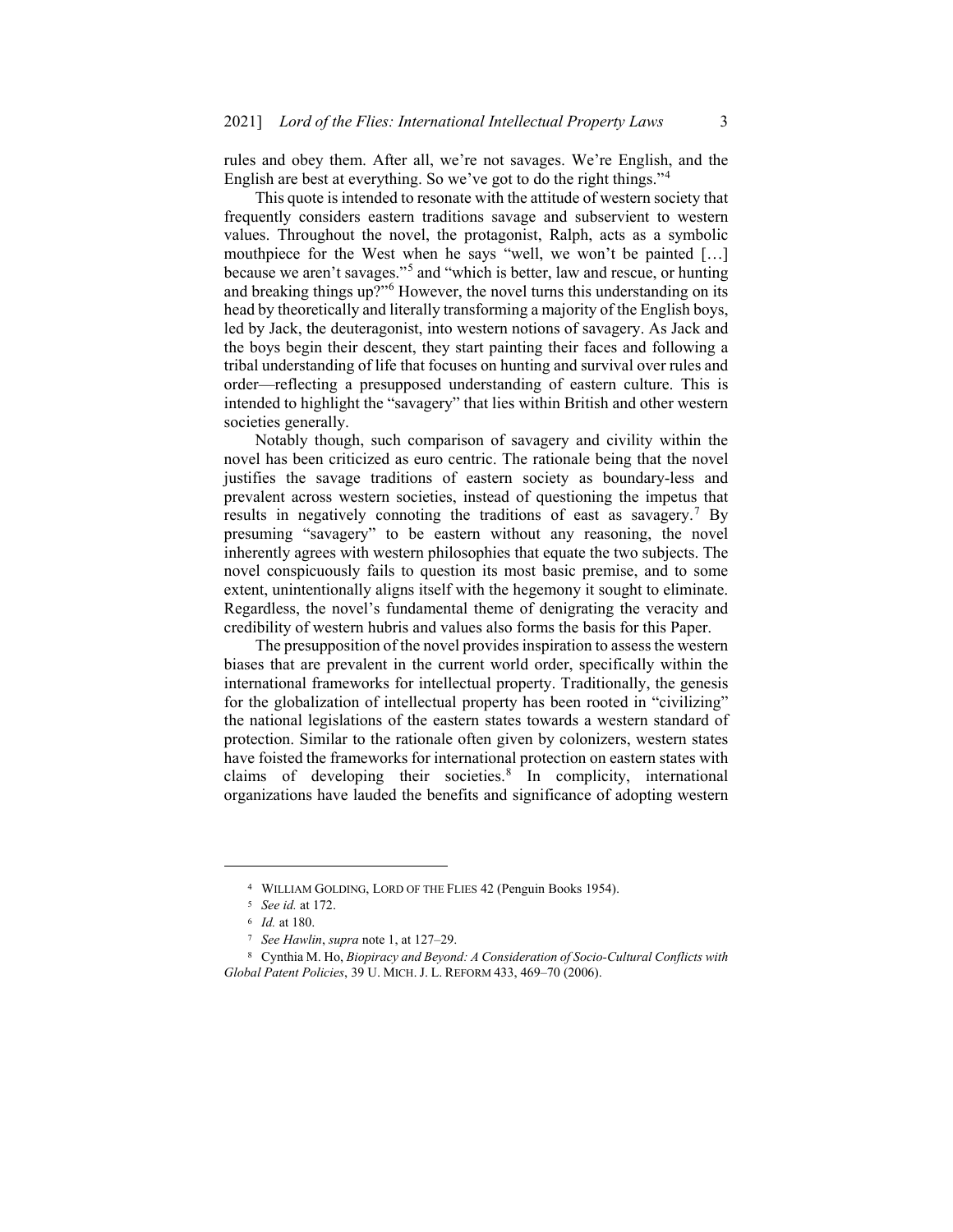standards for achieving economic and developmental progress within the east.[9](#page-3-0)

Accordingly, this Paper contributes to this debate by assessing the western biases present in the current global framework for enforcing and protecting intellectual property. To understand the biases, this Paper traces the historical conceptualization and commercialization of international intellectual property laws. Part II of this Paper elaborates upon the terminologies used by the author and the underlying rationale thereof. Part III discusses the western influences that have eventuated in the evolution of a standardized international system for intellectual property, and the resultant paradigm shift towards a heightened focus on commercialization. It is argued that the act of commercialization has gained further impetus under the current international framework that chooses to prioritize the economic rights of inventors over the right of access of communities. One such example is the recent legal dispute between Monsanto and Nuziveedu in India regarding the patentability of the Bt gene,<sup>[10](#page-3-1)</sup> which is grounded solely in protecting the commercial interests of Monsanto.

In turn, part IV assesses the socio-economic impact of the westernized framework and its role in sanctioning acts of biopiracy. The effects of legally permissible biopiracy are analogous to the plundered wealth and resources of colonies. The neo-colonial roots within the extant frameworks arguably make them by-products of western colonization.

### II. TERMINOLOGY

 $\overline{a}$ 

Before dwelling further, it is prevalent to note certain terminologies in this Paper. Predominantly, the use of "western nations" will refer to industrialized nations considered to be developed in the modern age, such as the United States of America ("U.S."). Further, it will largely encompass the major colonizing powers, such as the United Kingdom ("U.K.") and Germany. In contrast, "eastern nations" will relate to the developing nations of the world, notably of the African and South-East Asian continents, that share similar characteristics of colonization such as low gross domestic product ("GDP") and inadequate infrastructure. Note that the aforementioned terms are an excessive generalization and are not reflective of all countries that may fall within the ambit of "western" or "eastern" blocs. Casting states in binary blocs inevitably overlooks the nuances of the colonial and post-

<span id="page-3-1"></span><span id="page-3-0"></span><sup>9</sup> Ruth L. Gana, *The Myth of Development, The Progress of Rights: Human Rights to Intellectual Property and Development*, 18 L. & POL'Y 315, 331 (1996).

<sup>10</sup> *See* Nidhisha Garg, *Monsanto v. Nuziveedu: A Missed Opportunity by the Supreme Court?*, KLUWER PAT. BLOG (Jan. 27, 2020), http://patentblog.kluweriplaw.com/2020/01/27/ monsanto-v-nuziveedu-a-missed-opportunity-by-the-supreme-court/.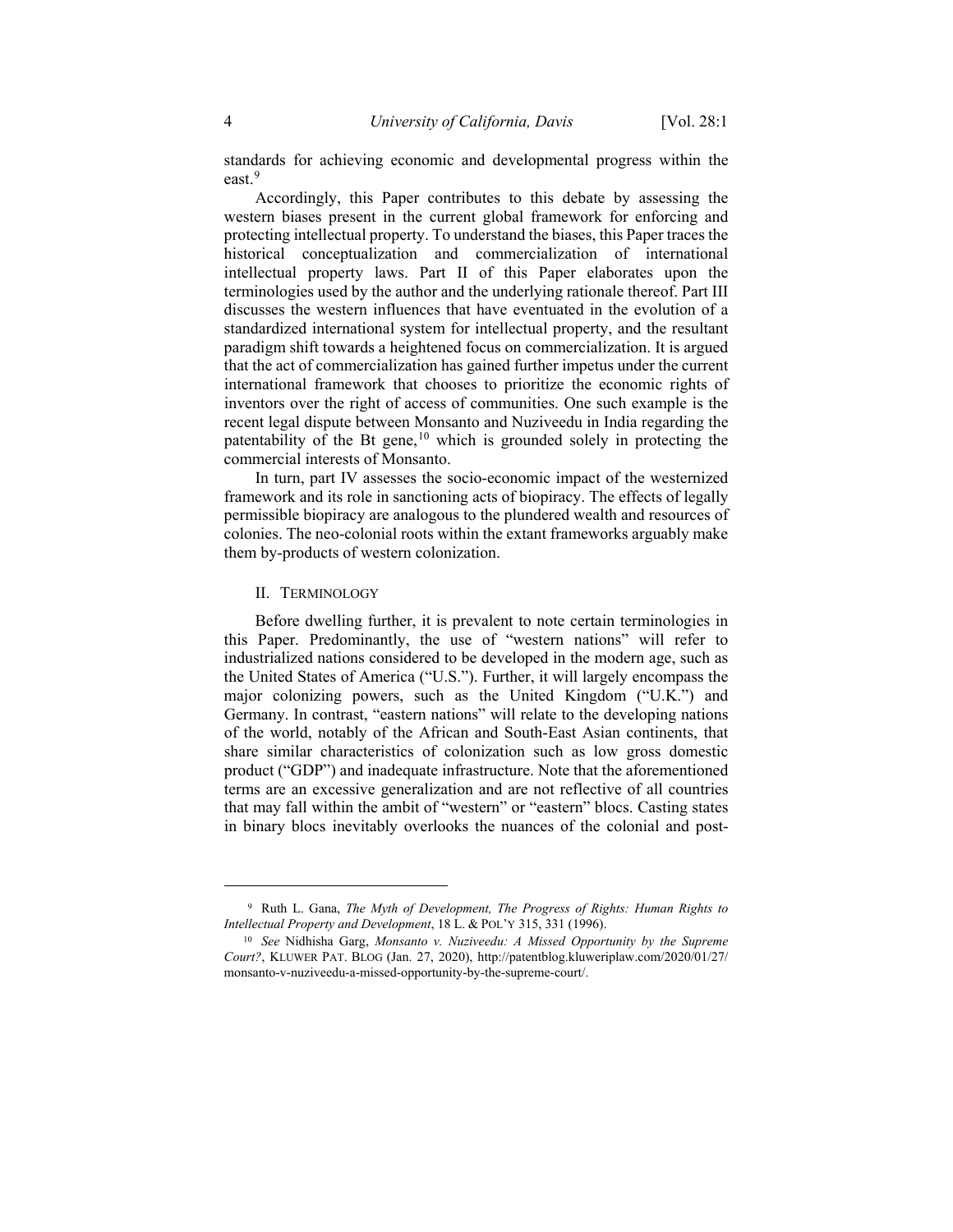colonial legacy of these states, while also characterizing one bloc (*i.e.,* the western bloc) in a superior hierarchy over the other  $(i.e.,$  the eastern bloc).<sup>[11](#page-4-0)</sup>

Nonetheless, the justification for the terminologies arises due to their proximal connection. Statistically, a majority of the past colonies fall within the definitional ambit of developing or eastern countries today (primarily on account of the colonization).<sup>[12](#page-4-1)</sup> Moreover, since the western states predominantly led the industrialization age to form the current spectrum of developed nations—arguably due to the history of colonization that allowed the states to develop at a pace faster than their colonized counterparties<sup>[13](#page-4-2)</sup> the terminologies, though generalized, do create a specific linkage equating "western," "developed," and "colonizing" states. For a better understanding of this linkage, one only needs to look towards the drainage of wealth theory, coined during the period of colonized India. The theory refers to transfer of a colony's resources to its colonizer, whereby the colony's resources are drained to enrich and develop the colonizer.<sup>[14](#page-4-3)</sup>

Accordingly, for the purposes of this Paper, the terminologies will be used interchangeably, notwithstanding the philosophical concerns regarding the same.

## III. INTERNATIONAL INTELLECTUAL PROPERTY: VESTIGES OF WESTERN PHILOSOPHY

The concept of intellectual property has been prevalent across societies for centuries, though the initial birth of this concept can be credited to nationalist anti-monopolistic laws.[15](#page-4-4) The history of intellectual property highlighting such norms has been largely sporadic and territorially specific. This can be seen in the prior American approach of attributing abysmal protection to the intellectual property of foreign authors within its territories. In fact, it is often said that the American publishing industry was "built on the

<span id="page-4-0"></span><sup>11</sup> *See* Peter J. Katzenstein, *The Second Coming? Reflections on a Global Theory of International Relations*, 11 CHINESE J. INT'L POL. 373, 375 (2018); Liddy S. Curbishley, Destabilizing the Colonization of Indigenous Knowledge in the Case of Biopiracy (2015) (M.A. thesis, Utrecht University) (on file with Utrecht University Repository).

<span id="page-4-1"></span><sup>12</sup> The European colonies were predominantly Asian and African countries. For a better understanding, see *Decolonization of Asia and Africa, 1945-1960*, U.S. DEP'T OF STATE ARCHIVE (2001), https://2001-2009.state.gov/r/pa/ho/time/cwr/98782.htm.

<span id="page-4-2"></span><sup>13</sup> Daron Acemoğlu & James A. Robinson, *The Economic Impact of Colonialism*, *in* 1 THE LONG ECONOMIC AND POLITICAL SHADOW OF HISTORY 81, 81 (Stelios Michalopoulos & Elias Papaioannou eds., 2017).

<span id="page-4-4"></span><span id="page-4-3"></span><sup>14</sup> RACHEL DWYER, KEY CONCEPTS IN MODERN INDIAN STUDIES 70 (Gita Dharampal-Frick et al. eds., 2016).

<sup>15</sup> *See* Peter Drahos, *The Universality of Intellectual Property Rights: Origins and Development*, WORLD INTELL. PROP. ORG.[WIPO] PANEL DISCUSSION:INTELL. PROP. &HUM. RTS. 13–41 (1998), http://193.5.93.81/edocs/pubdocs/en/intproperty/762/wipo\_pub\_762.pdf #page=20.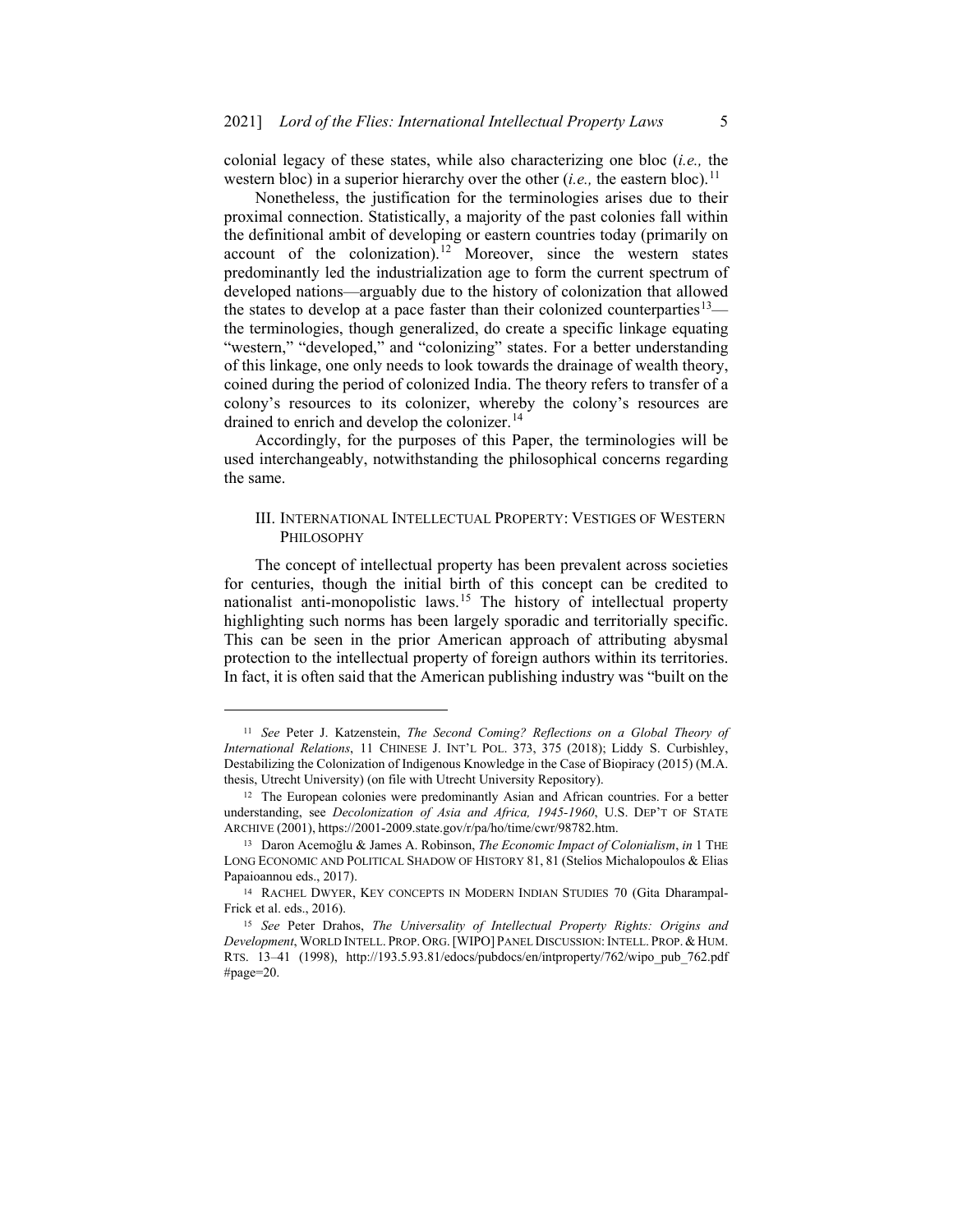piracy of European works."[16](#page-5-0) Such territorial norms inevitably sanctioned discriminatory actions by states against others, with certain states protecting foreign works and others electing not to. Eventually, with the advent of bilateral and multilateral treaties between states, intellectual property norms took on an international aspect.<sup>[17](#page-5-1)</sup> Having recognized the concerns with territorial norms, the states instead ushered into an age of intellectual property based on mutual and universal reciprocity.<sup>[18](#page-5-2)</sup>

In this context, this Paper argues that the extant framework of intellectual property is biased in favor of western industrialized states. Needless to mention, the bias is not only in respect of the framework generally, but also with respect to the journey that led to the harmonization of such a framework across territories. To understand this journey, it is pertinent to trace the history of intellectual property norms and the states that were instrumental in shaping them.

### *A. Traditional Intellectual Property Rights: A Balanced Approach*

The traditional legal framework on intellectual property has predominantly focused on balancing the economic rights of inventors with the right of access of users.[19](#page-5-3) To illustrate, the period of copyright protection under the Berne Convention for Protection of Literary and Artistic Works ("Berne Convention") was finalized with the right of society to "have free access to the cultural heritage" in mind.<sup>[20](#page-5-4)</sup> Similarly, the regime of compulsory licensing was enacted with a view to further public interest rights, while ensuring certain economic benefits to the inventor.<sup>[21](#page-5-5)</sup>

The tension between these two stakeholders is accurately encapsulated under Article 27 of the Universal Declaration of Human Rights ("UDHR"):

27(1) Everyone has the right freely to participate in the cultural life of the community, to enjoy the arts and to share in scientific advancement and its benefits.

<span id="page-5-1"></span><span id="page-5-0"></span><sup>16</sup> PETER DRAHOS & JOHN BRAITHWAITE, INFORMATION FEUDALISM: WHO OWNS THE KNOWLEDGE ECONOMY? 32–33 (Earthscan 2002); *see* Samuel Ricketson, *The Birth of the Berne Union*, 11 COLUM. J.L. & ARTS 9, 14 (1986).

<sup>&</sup>lt;sup>17</sup> *See id.* at 27 (umbrella perspective on bilateral treaties).

<span id="page-5-2"></span><sup>18</sup> *E.g.*, Berne Convention for the Protection of Literary and Artistic Works art. 5, Sept. 9, 1886, 828 U.N.T.S. 221 [hereinafter Berne Convention]; Universal Copyright Convention art. 11, Sept. 6, 1952, 6 U.S.T. 2731, 216 U.N.T.S. 132.

<span id="page-5-4"></span><span id="page-5-3"></span><sup>19</sup> *Understanding Copyright and Related Rights*, WIPO 3 (2016), https://www.wipo.int/ edocs/pubdocs/en/wipo\_pub\_909\_2016.pdf.

<span id="page-5-5"></span><sup>&</sup>lt;sup>20</sup> CLAUDE MASOUYÉ, GUIDE TO THE BERNE CONVENTION FOR THE PROTECTION OF LITERARY AND ARTISTIC WORKS (PARIS ACT, 1971) 46 (WIPO 1978).

<sup>21</sup> *Id.* at 70.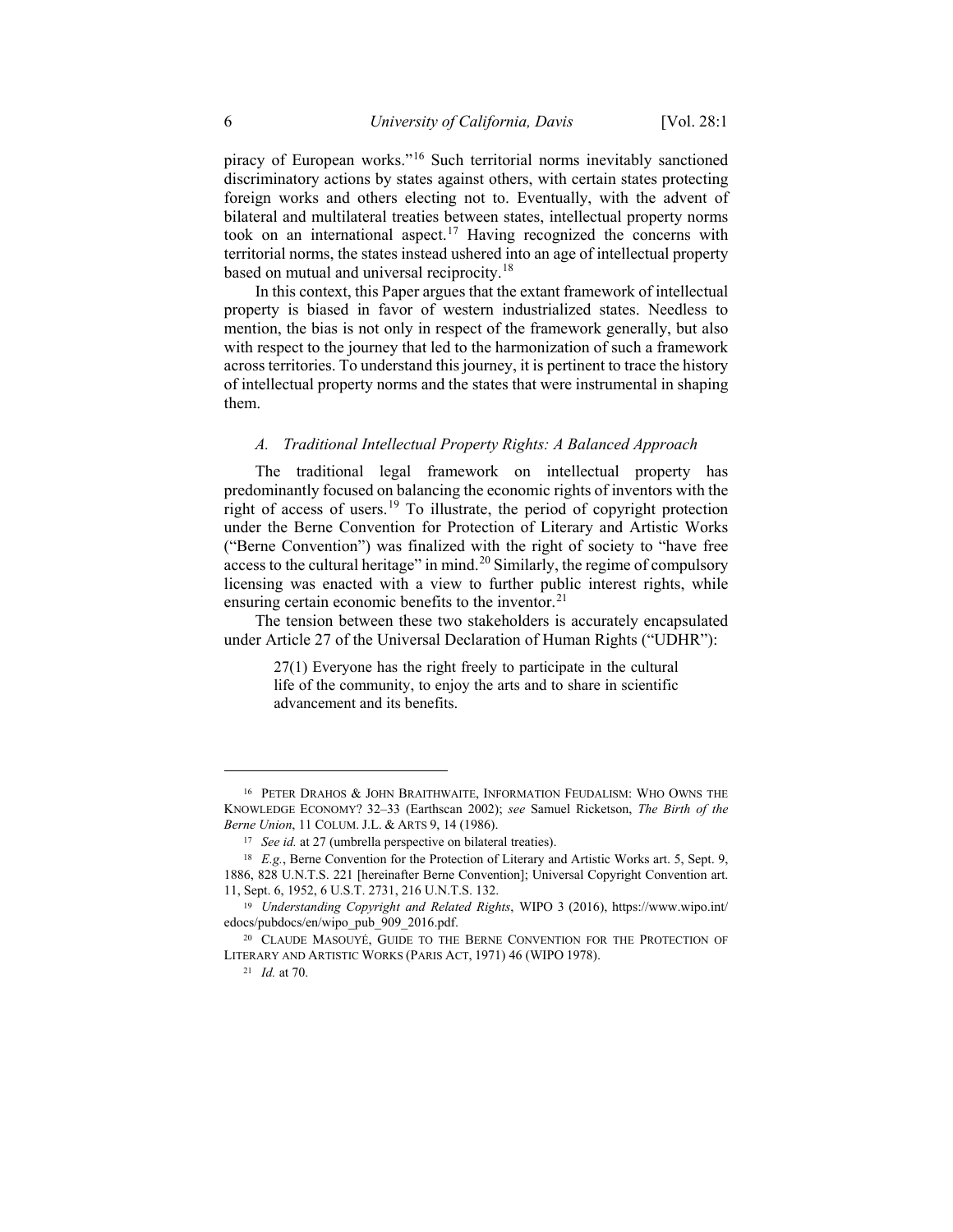27(2) Everyone has the right to the protection of the moral and material interests resulting from any scientific, literary or artistic production of which he is the author.<sup>[22](#page-6-0)</sup>

While Article 27(1) advocates for a community's right to access its cultural heritage, Article 27(2) focuses on the contrary economic rights of inventors. Likewise, Article 15(1)(c) of the International Convention on Economic, Social and Cultural Rights ("ICESC") provides for the right of every person to "benefit from the protection of the moral and material interests resulting from any scientific, literary or artistic production of which he is the author."[23](#page-6-1) Similar to the UDHR, the ICESC, through Article 15(1)(a), eschews the right of the public to take part in their cultural life. The normative tension between the right to access cultural heritage vis-à-vis the economic rights of inventors becomes significant when examined through the prism of traditional knowledge. This is because economic rights for inventions based on traditional knowledge of other societies tends to limit the said societies' right of access to its own traditional knowledge (read, cultural heritage).<sup>[24](#page-6-2)</sup>

The UDHR and the ICESC are not alone in formally recognizing the right of access and the right of cultural participation of communities. Article 8(j) of the Convention on Biodiversity obligates contracting states to ensure that the knowledge, innovations, practices, and lifestyles of indigenous and local tribes are preserved and protected, while only permitting the dissemination of such information with the consent and involvement of the original holders.<sup>[25](#page-6-3)</sup> Moreover, Article 17 of the African Charter on Human Rights provides for the right of every citizen to "take part in the cultural life of his community." $^{26}$  $^{26}$  $^{26}$ However, in contrast, the charter does not encompass the tensions present in the UDHR and the ICESC since it fails to provide for the economic rights of inventors, choosing to focus on participation over remuneration.

It is thus seen that a conventional approach towards intellectual property has generally prescribed balanced provisions for the public's right to access their cultural heritage, including protectible inventions based on such heritage, while allowing inventors certain economic rights.

<sup>22</sup> G.A. Res. 217 (III) A, Universal Declaration of Human Rights (Dec. 10, 1948).

<span id="page-6-1"></span><span id="page-6-0"></span><sup>23</sup> G.A. Res. 2200 (XXI), International Covenant on Economic, Social, and Cultural Rights (Dec. 16, 1966).

<sup>24</sup> *See infra* Section IV.

<span id="page-6-4"></span><span id="page-6-3"></span><span id="page-6-2"></span><sup>25</sup> The Convention on Biological Diversity art. 8, June 5, 1992, 31 I.L.M. 818, 1760 U.N.T.S. 79.

<sup>26</sup> Org. of African Unity [OAU], *African (Banjul) Charter on Human and Peoples' Rights*, art. 17, OAU Doc. CAB/LEG/67/3 rev. 5 (June 27, 1981).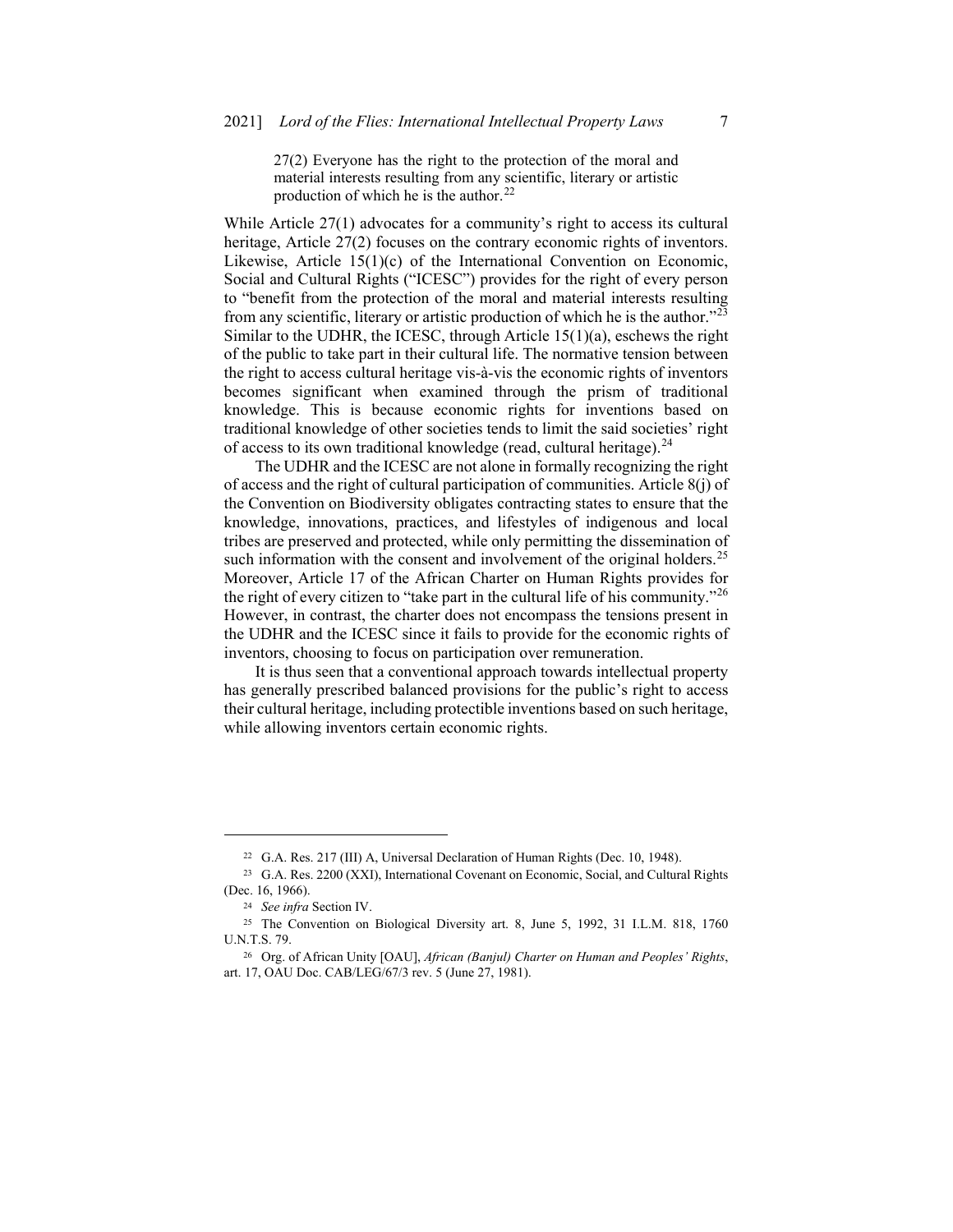### *B. Modern Intellectual Property Rights: A Trade Issue*

The tension between the conflicting rights of economic benefit and access is both normative and geographical.<sup>[27](#page-7-0)</sup> Normative tension relates to the international community's approach towards balancing the conflicting rights within legal frameworks, while geographical tension is rooted in the inherent imbalance of power between the western and eastern nations. This section highlights the complete normative overhaul of traditional intellectual property frameworks by the international community, leading to a system that prioritizes economic rights over the right of access. The paradigm shift from the traditional framework of intellectual property towards a trade issue is influenced by the geographical tension between nations and the biases arising thereof. In fact, it can be argued that the balance struck by the U.S. in its national laws, in favor of economic rights over the right of access,  $28$  is reflected within the current international intellectual property framework.

As noted previously, the origin of intellectual property is grounded in territorial laws. This territorial stage was largely shaped by western states such as the U.K., U.S., and France. To illustrate, the first copyright act is often credited to be the Statue of Anne, as enacted by the U.K. in 1710.<sup>[29](#page-7-2)</sup> This statute has arguably shaped the copyright laws of the  $U.S.,<sup>30</sup>$  $U.S.,<sup>30</sup>$  $U.S.,<sup>30</sup>$  while initiating the emergence of a common copyright law for commonwealth countries.

But perhaps the most suitable and relevant illustration of the westernization of intellectual property is in the Berne Convention. Under Article 19 of the initial text of the Berne Convention, countries had the right to accede to the convention on behalf of their colonies and foreign possessions.[31](#page-7-4) In fact, the accession of the U.K. (Great Britain) to the Berne Convention was also on behalf of all her colonies.<sup>[32](#page-7-5)</sup> Accordingly, the Berne Convention was an instrument of the colonial heyday, foisted upon states (colonies) that played no role in shaping its framework. By default, many

<span id="page-7-0"></span><sup>27</sup> Martin de Beukelaer & Martin Fredricksson, *The Political Economy of Intellectual Property Rights: The Paradox of Article 27 Exemplified in Ghana*, 46 REV. AFR. POL. ECON. 459, 461 (2018).

<span id="page-7-2"></span><span id="page-7-1"></span><sup>28</sup> *See* KEITH E. MASKUS, INTELLECTUAL PROPERTY RIGHTS IN THE GLOBAL ECONOMY 65–66 (Peterson Inst. for Int'l Econ. 2000).

<span id="page-7-3"></span><sup>29</sup> Dennis W. K. Khong, *The Historical Law and Economics of the First Copyright Act*, 2 ERASMUS L. & ECON. REV. 35, 35 (2006).

<span id="page-7-4"></span><sup>30</sup> Lyman Ray Patterson, *The Statute of Anne: Copyright Misconstrued*, 3 HARV. J. ON LEGIS. 223, 223 (1966).

<span id="page-7-5"></span><sup>31</sup> ARPAD BOGSCH, WIPO, THE BERNE CONVENTION FOR PROTECTION OF LITERARY AND ARTISTIC WORKS FROM 1886 TO 1986, at 124 (Int'l Bureau of Intell. Prop. 1986).

<sup>32</sup> *Id.* at 134; DRAHOS & BRAITHWAITE, *supra* note 16, at 75.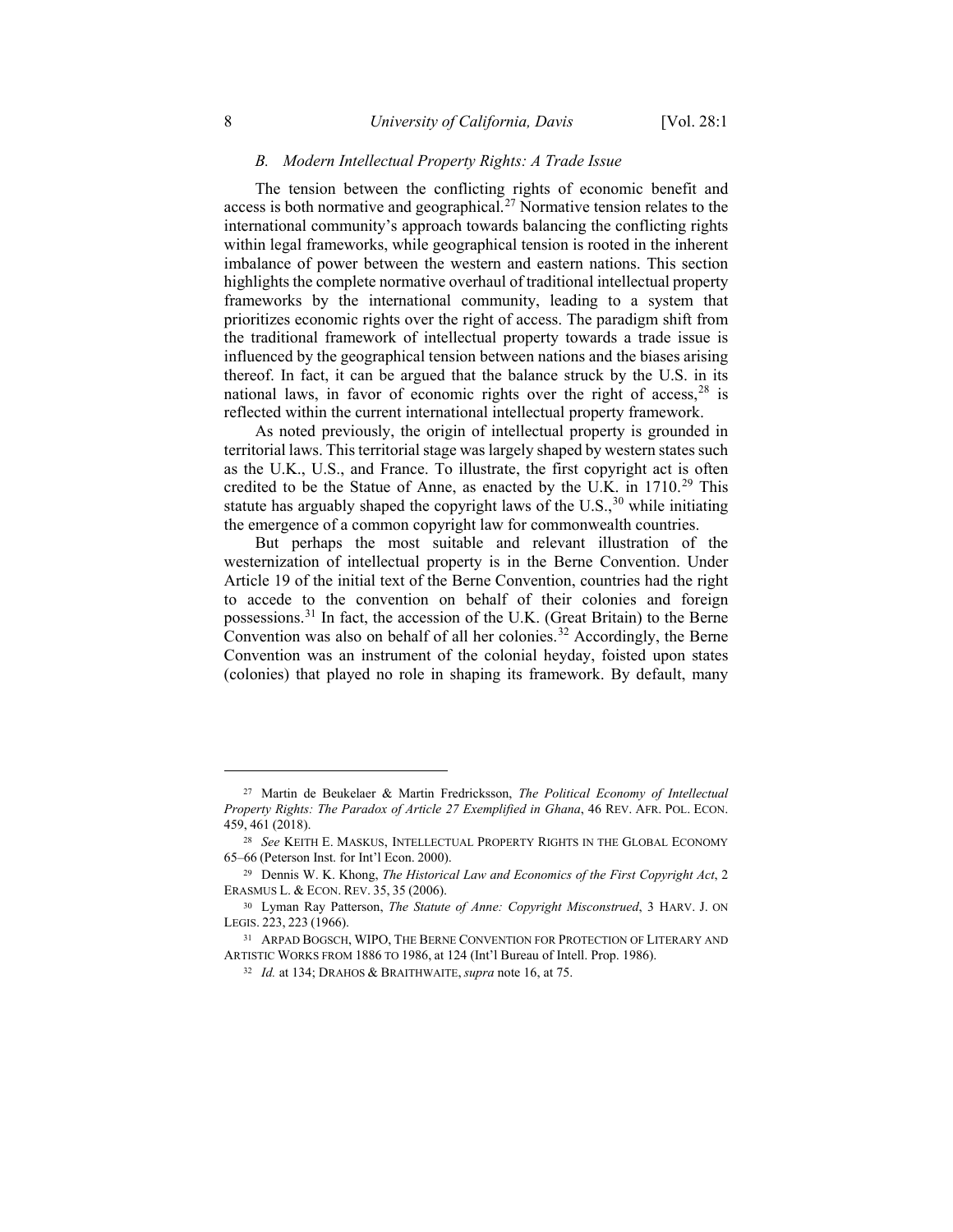eastern nations were automatically brought under the aegis of the Berne Convention during the period of colonization.<sup>[33](#page-8-0)</sup>

Although the Berne Convention was a result of western ideologies, it is important to note that the convention was not rigid in its enforcement and application. Disputes under the Berne Convention were to be directed to the International Court of Justice ("ICJ"). Interestingly though, until date, no proceedings have been brought before the ICJ under the Berne Convention.<sup>[34](#page-8-1)</sup> Furthermore, the Berne Convention worked on the goodwill and individual responsibilities of each member. It provided only the broad skeletal understanding of norms while allowing sufficient latitude to members to legislate as per their discretion.<sup>[35](#page-8-2)</sup> In addition, the Berne Convention was not universally accepted at the time of its implementation such that the U.S., despite being one of the fastest developing economies at the time, only acceded to it in 1989.[36](#page-8-3)

Naturally then, the Berne Convention did not prove to be an effective framework for intellectual property and states were forced to enact several other multilateral treaties to harmonize the laws and to establish an effective framework.<sup>[37](#page-8-4)</sup> Despite such treaties and the establishment of an international regulatory body—World Intellectual Property Organization ("WIPO")—the international society did not reach any substantial or effective conclusion regarding an international framework for intellectual property.

The status-quo, however, changed with the enactment of the Agreement on Trade-Related Aspects of Intellectual Property Rights ("TRIPS"), that equivocally linked intellectual property and international trade together, with the intention of ensuring that intellectual property does not become a barrier to cross-border transactions.<sup>[38](#page-8-5)</sup> Interestingly though, the paradigm shift towards trade also ensured the deviation of intellectual property from the traditional understanding of a balanced approach. While the balanced approach focused on balancing the rights of an owner with the right of access of others, a trade-based system primarily focused on the economic rights of the owner. This is further highlighted by the absence of access and

<span id="page-8-0"></span><sup>33</sup> Ruth Okediji, *The International Relations of Intellectual Property: Narratives of Developing Country Participation in the Global Intellectual Property System*, 7 SING. J. INT'L. & COMP. L. 315, 316 n.3 (2003); DRAHOS & BRAITHWAITE, *supra* note 16, at 75.

<span id="page-8-2"></span><span id="page-8-1"></span><sup>34</sup> Christopher Wadlow, *The Beneficiaries of TRIPs: Some Questions of Rights, Ressortissants and International Locus Standi*, 25 EUR. J. INT'L L. 59, 62 (2014).

<sup>35</sup> *See* Berne Convention, *supra* note 18, art. 2–3.

<span id="page-8-4"></span><span id="page-8-3"></span><sup>36</sup> *Berne Notification No. 121*, WIPO (Nov. 17, 1988), https://www.wipo.int/treaties/en/ notifications/berne/treaty\_berne\_121.html.

<sup>37</sup> *See* Drahos, *supra* note 15, at 7–8, 11.

<span id="page-8-5"></span><sup>38</sup> Agreement on Trade-Related Aspects of Intellectual Property Rights pmbl., Apr. 15, 1994, Marrakesh Agreement Establishing the World Trade Organization, Annex 1C, 1869 U.N.T.S. 299, 33 I.L.M. 1197 (1994) [hereinafter TRIPS agreement].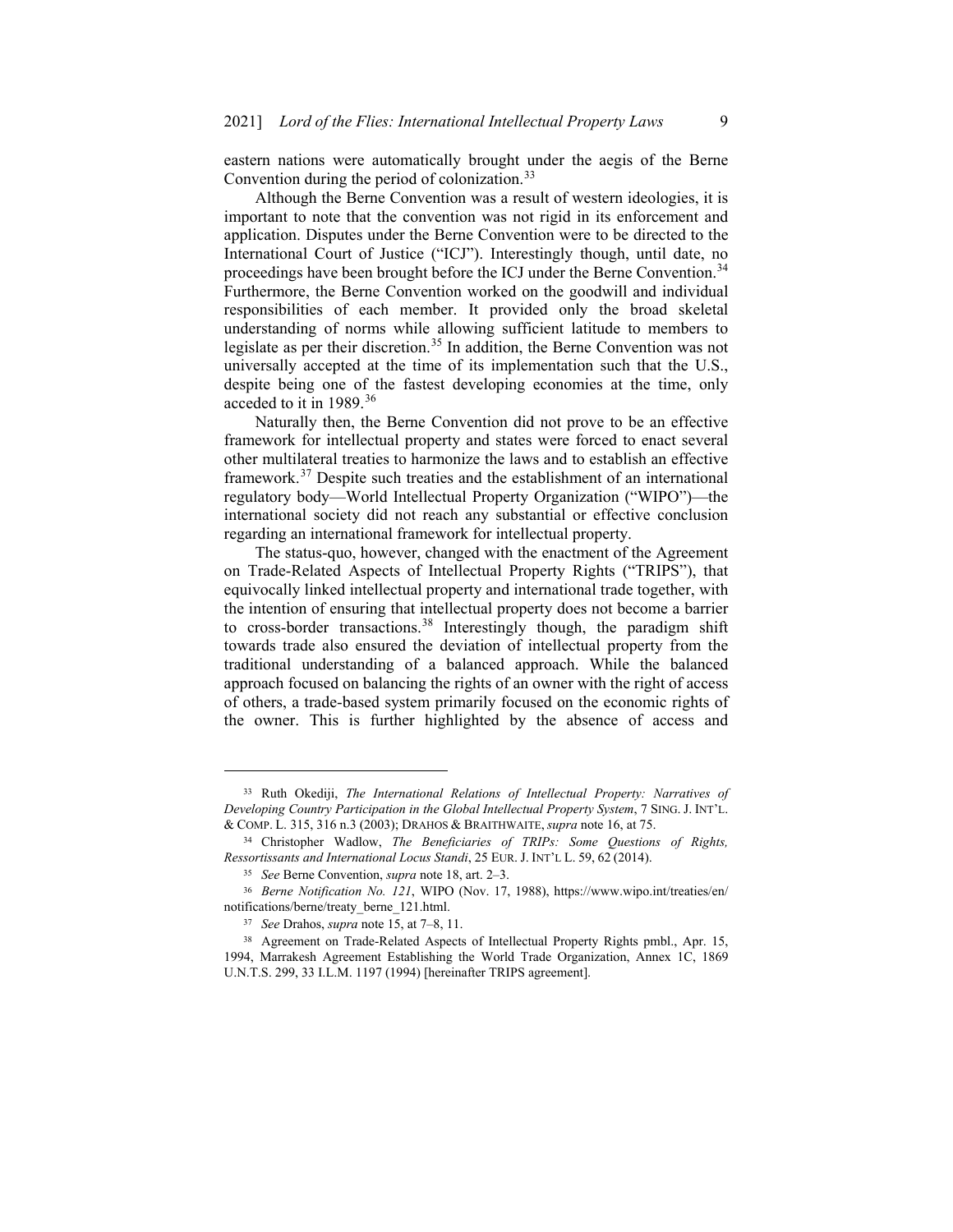participation rights from TRIPS<sup>[39](#page-9-0)</sup> except by way of Article 7, which toutwardly stipulates the need for a balanced approach $40$  without containing provisions that would ensure the same. It can be argued that the rationale behind excluding access rights is due to TRIPS' intention to engage with only one sub-aspect of intellectual property, the economics, while allowing other organizations to cover the cultural rights associated with intellectual property. Nevertheless, the lack of a holistic understanding in TRIPS is concerning since TRIPS has now become the single most effective and utilized international legislation for enforcing intellectual property. Unlike other treaties, dispute resolution under TRIPS precludes the jurisdiction of the ICJ. Instead, disputes can be submitted to the World Trade Organization ("WTO").[41](#page-9-2) While the ICJ mechanism has not been used until date, the WTO dispute resolution mechanism is regularly used for the enforcement of intellectual property.[42](#page-9-3) Although TRIPS unequivocally fails to address a crucial aspect of intellectual property (*i.e.,* individual's access and participation rights), it has now eventuated into the predominant framework for governing all state actions with respect to intellectual property.

The predominance of TRIPS and the interlinkage of intellectual property with trade is further concerning when one understands the biases of developed countries that have led to this paradigm shift. In fact, the TRIPS agenda was largely pushed onto the international community by the Intellectual Property Committee ("IPC") (comprising of senior executives of U.S. multinational corporations), along with the Keidanren Federation (federation of economic organizations of Japan), and the Union of Industrial and Employees Confederation ("Union") (official spokesperson for European business industry).[43](#page-9-4) The influence of the IPC is further elaborated by James Enyart of Monsanto, who characterized the role of the IPC and the business community as "patients, diagnosticians, and prescribing physicians"[44](#page-9-5) for resolving the commercial concerns attached with intellectual property. Prior to TRIPS, the IPC, Keidanren, and the Union had authored the Basic Framework of General Agreement on Tariffs and Trade ("GATT") Provisions on Intellectual Property: Statement of Views of the European, Japanese and United States Business Communities—a multilateral blueprint for trade negotiations and intellectual property.[45](#page-10-0)

<span id="page-9-1"></span><span id="page-9-0"></span><sup>39</sup> Martin Fredriksson, *Piracy, Globalisation and the Colonisation of the Commons*, 6 GLOB. MEDIA J. - AUSTL. ED. 1, 4 (2012), https://www.researchgate.net/publication/ 277754662 Piracy Globalisation and the Colonisation of the Commons.

<sup>40</sup> *See* TRIPS agreement, *supra* note 38, art. 7.

<sup>41</sup> *See id.* art. 64.

<sup>42</sup> *See* DRAHOS & BRAITHWAITE, *supra* note 16, at 111, 113.

<span id="page-9-5"></span><span id="page-9-4"></span><span id="page-9-3"></span><span id="page-9-2"></span><sup>43</sup> VANDANA SHIVA, BIOPIRACY: THE PLUNDER OF NATURE AND KNOWLEDGE 82 (N. Atlantic Books 2016).

<sup>44</sup> *Id.* at 82.

<sup>45</sup> DRAHOS & BRAITHWAITE, *supra* note 16, at 123.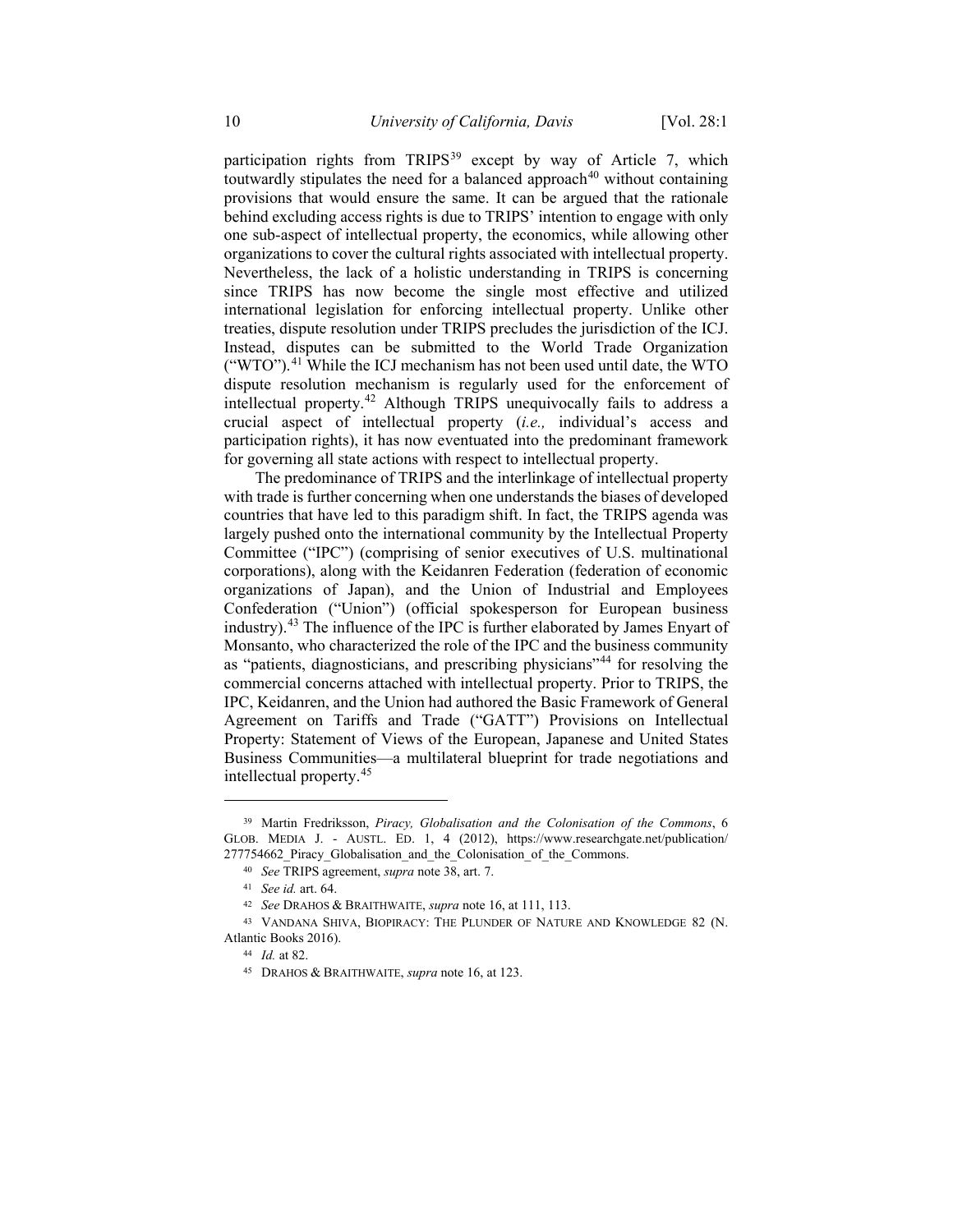Western corporations' need for TRIPS was exacerbated by the lack of effective enforcement of their patents within developing countries, thereby leading to a decrease in revenue. One such illustration was the patents regime of India for pharmaceutical drugs. Unlike the west, the Indian Patents Act (1970) did not originally allow for product patents of drugs or agro-chemicals; instead it solely granted process patents.[46](#page-10-1) The distinction between product and process patent ensured that the end products, such as pharmaceutical drugs, could not be patented, thus incentivizing manufacturers to find cheaper alternate processes for the same products. Consequently, the system allowed for the birth and blossoming of the generic drugs industry within India, which posed a direct threat to the revenues of the pharmaceutical industry of the west because the generic industry offered similar drugs at a price substantially lower than the western industries.<sup>[47](#page-10-2)</sup>

Yet, even before the advent of TRIPS, developed states have generally and often prioritized the economic aspects of intellectual property. For example, German industries have had a long-standing policy of using patent law to create a monopoly within their industry.<sup>[48](#page-10-3)</sup> It has been noted that "[p]atents are the best and most effective means of controlling competition. They occasionally give absolute command of the market, enabling their owner to name the price without regard to cost of production."[49](#page-10-4)

Accordingly, patent laws were used and abused by industries and corporations to exclude competition and impose their own terms on a particular industry. This misuse of patents became even more popular on account of globalized industries and intellectual property norms, whereby corporations were entitled to create monopolistic situations over the entire global trade as opposed to industries within their territories. Patents were thereafter used by American industries to cartelize on international trade. Between 1870 and 1911, the number of patents granted by the U.S. had jumped from 120,573 to 1,002,478.<sup>[50](#page-10-5)</sup> An instance of the monopolization of developed countries through intellectual property is reflected in the cartelization of the electric lamp industry. Specifically, leading German, American, and Dutch producers of lightbulbs had shuffled their trademark and patent portfolios to divide the world market among themselves and monopolize on their respective shares in the market.<sup>[51](#page-11-0)</sup> Furthermore, through the British Publishers Traditional Markets Agreement of 1947, the world

<sup>46</sup> The Patents Act, No. 39 of 1970, §5 (India).

<sup>47</sup> *E.g.*, DRAHOS & BRAITHWAITE, *supra* note 16, at 67.

<sup>48</sup> *Id.* at 47.

<sup>49</sup> *Id.* at 44.

<sup>50</sup> *Id.* at 47.

<span id="page-10-5"></span><span id="page-10-4"></span><span id="page-10-3"></span><span id="page-10-2"></span><span id="page-10-1"></span><span id="page-10-0"></span><sup>51</sup> Markus Krajewski, *The Great Lightbulb Conspiracy*, IEEE SPECTRUM (Sept. 24, 2014), https://spectrum.ieee.org/tech-history/dawn-of-electronics/the-great-lightbulb-conspiracy.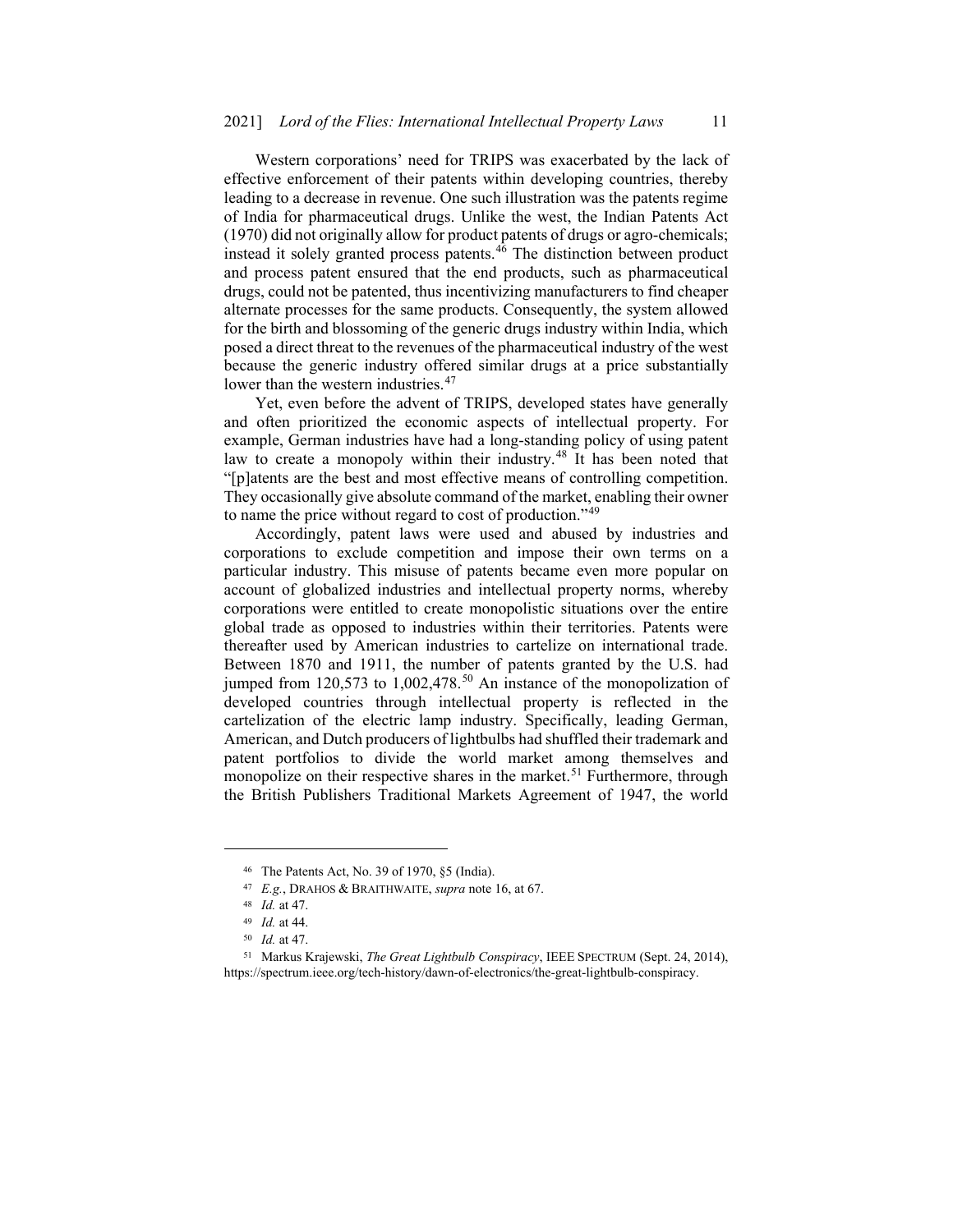market for books was largely divided between British and American publishers.[52](#page-11-1)

In fact, one of the earlier legislations to use economic coercion for the enforcement of intellectual property in the nineteenth century can be traced to the Caribbean Basin Economic Recovery Act (1983).<sup>[53](#page-11-2)</sup> Pursuant to Section 2701 of this Act, the U.S. would offer duty free benefits to beneficiary countries. Notably, beneficiary countries would not include (i) countries that were repudiating the trademark, patent, or copyright of any American citizen or corporation, or (ii) countries whose government agencies broadcast American copyright materials.<sup>[54](#page-11-3)</sup> In addition, the factors for determining the beneficiary countries depended on the efficacy of the legal system provided within the country for foreign nationals to enforce and protect their intellectual property.[55](#page-11-4) This form of economic coercion employed by the U.S. is also reflected in Section 301 of the Trade Act of 1974, whereby the U.S. had the authority to issue trade sanctions against foreign countries whose actions unreasonably hampered the American economy<sup>56</sup>—with specific focus on the intellectual property of the U.S. As further noted by the U.S. Congressional Research Service, "section 301 has been viewed to help U.S. negotiators secure commitments from foreign governments to help ensure that the interests of U.S. IPR holders are protected abroad."[57](#page-11-6)

Moreover, by way of the 1988 Omnibus Trade and Competitiveness Act, the U.S. Trade Representative agency ("USTR") was empowered to identify foreign countries that deny adequate protection of intellectual property rights or deny fair market access to American individuals that rely upon such intellectual property protection.<sup>[58](#page-11-7)</sup> The coercive effects of these laws are seen in the eventual resolution of the U.S.-South Korea dispute on intellectual property in 1985. Pursuant to section 301, the USTR had initiated an investigation against Korea with respect to their intellectual property rights system.<sup>[59](#page-12-0)</sup> Capitalizing on this investigation, the U.S. entered bilateral negotiations with Korea, which culminated in the Memorandum on the 1986 South Korea-U.S. Copyright, Patent, and Trademark Rights Agreement. The Agreement required Korea to overhaul its copyright laws for computer

<span id="page-11-1"></span><span id="page-11-0"></span><sup>52</sup> Mary Nell Bryant, *English Language Publication and the British Traditional Market Agreement*, 49 LIBR. Q.: INFO., CMTY., POL'Y 371, 371 (1979).

<sup>53</sup> *See* 19 U.S.C. § 2704(a)(1) (2021).

<sup>54</sup> 19 U.S.C. § 2702(b)(2)(B)(i)–(ii), (b)(5) (2021).

<sup>55</sup> 19 U.S.C. § 2702(c)(9) (2021).

<span id="page-11-5"></span><span id="page-11-4"></span><span id="page-11-3"></span><span id="page-11-2"></span><sup>56</sup> STAFF OF S. COMM. ON FIN. & STAFF OF H. COMM. ON WAYS & MEANS, 92ND CONG., TRADE ACT OF 1974: SUMMARY OF THE PROVISIONS OF H.R. 10710, at 11 (Comm. Print 1974).

<span id="page-11-6"></span><sup>57</sup> ANDRES B. SHWARZENBERG, CONG. RSCH. SERV., SECTION 301 OF THE TRADE ACT OF 1974: ORIGIN, EVOLUTION, AND USE 18 (2020).

<sup>58</sup> H.R. REP. NO. 100-576, pt. 3 (1988) (Conf. Rep.).

<span id="page-11-7"></span><sup>59</sup> Panel Report, *United States – Sections 301–310 of the Trade Act of 1974*, WTO Doc. WT/DS152/R, at 278–92 (adopted Jan. 25, 2000).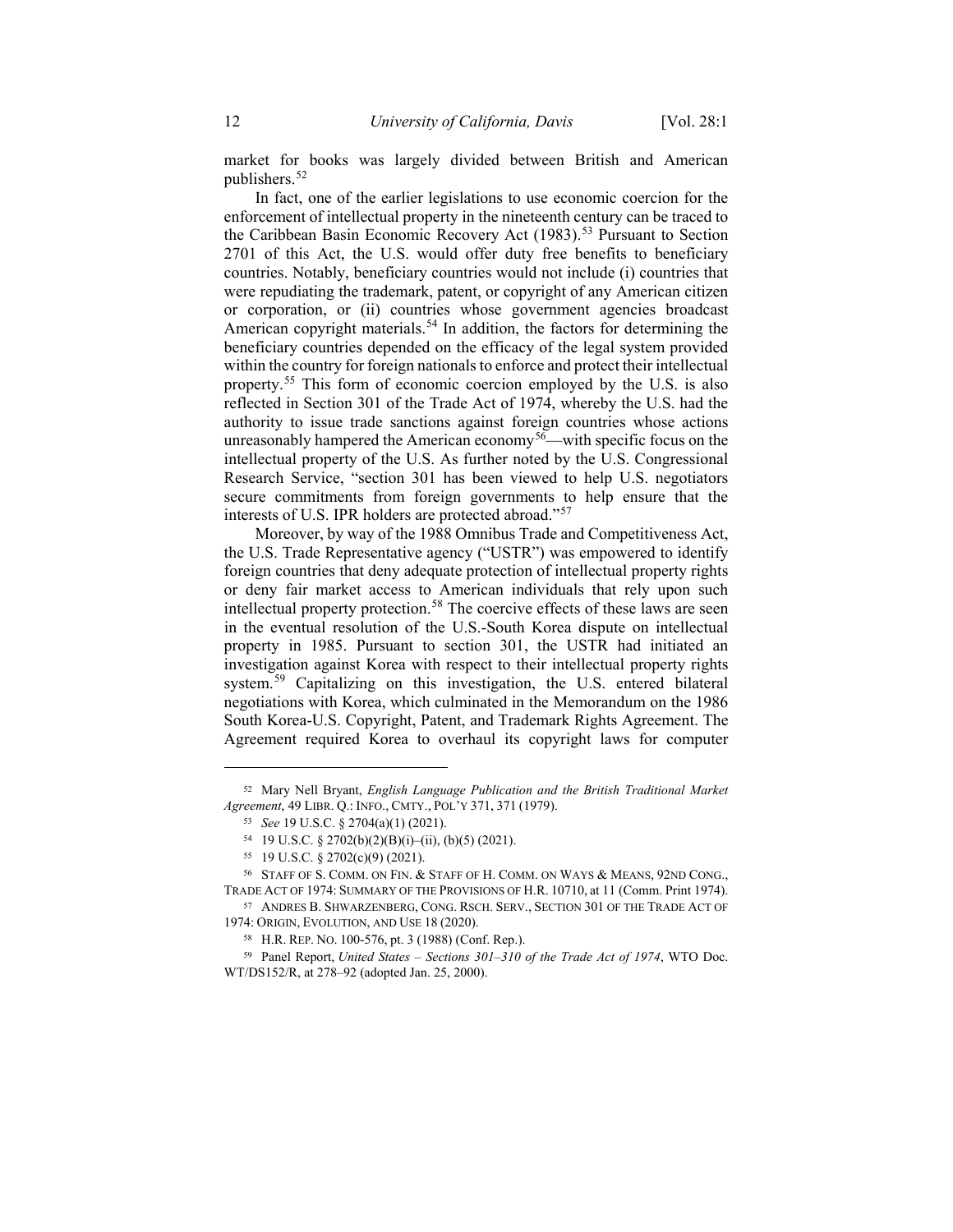software and patent laws for pharmaceutical products, and accede to international intellectual property rights treaties, among others. In contrast, minimal obligations were placed on the  $U.S.^{60}$  $U.S.^{60}$  $U.S.^{60}$ 

It would be an understatement to claim that the U.S. has been the only state to link trade with intellectual property, though it has been the most proliferate. The European Union ("EU") directive on the harmonization of certain aspects of copyright and related rights in the information society clearly stipulates the rationale for harmonizing copyright laws to prevent the distortion of the EU's internal (trade) markets.<sup>[61](#page-12-2)</sup> The utility of intellectual property rights is reduced to that of ensuring the "smooth functioning of the internal market"<sup>[62](#page-12-3)</sup> and providing "satisfactory returns on [the] investments"<sup>[63](#page-12-4)</sup> to authors and performers.

Therefore, it is seen that the excessive economic focus and perspective of intellectual property rights is a by-product of western philosophy that predominantly focuses on rewarding inventions without paying heed to one's right of access. The paradigm shift via the introduction and dominance of TRIPS in present-day is thus remnant of this western philosophy that chooses to view intellectual property through the prism of finance and trade. This bias has resulted in the legal sanctioning of "biopiracy" and inevitable neocolonialism of the developing states by the developed states—as will be elaborated upon in the next section of this Paper.

### IV. LEGALLY SANCTIONED BIOPIRACY

Biopiracy has been characterized as "the practice of commercially exploiting naturally occurring biochemical or genetic material, especially by obtaining patents that restrict its future use, while failing to pay fair compensation to the community from which it originates."[64](#page-12-5)

In essence, biopiracy relates to two-fold exploitation: (i) appropriation of the intellectual and creative property of community and (ii) appropriation of economically viable resources of community. In a colonial context, biopiracy refers to the massive transfer of biological and intellectual wealth of the

<span id="page-12-1"></span><span id="page-12-0"></span><sup>60</sup> Determination Under Section 301 of the Trade Act of 1974, 51 Fed. Reg. 27811, 29443 (Aug. 18, 1986); *Statement by Deputy Press Secretary for Foreign Affairs Djerejian on the South Korea-United States Trade Policy Online*, THE AM. PRESIDENCY PROJECT (July 21, 1986), https://www.presidency.ucsb.edu/documents/statement-deputy-press-secretary-for-foreignaffairs-djerejian-the-south-korea-united.

<sup>61</sup> Council Directive 2001/29, 2001 O.J. (L 167) ¶ 1 (EC).

<sup>62</sup> *Id.* ¶ 7.

<sup>63</sup> *Id.* ¶ 10.

<span id="page-12-5"></span><span id="page-12-4"></span><span id="page-12-3"></span><span id="page-12-2"></span><sup>64</sup> DEBASHIS BANDYOPADHYAY, SECURING OUR NATURAL WEALTH: A POLICY AGENDA FOR SUSTAINABLE DEVELOPMENT IN INDIA AND FOR ITS NEIGHBORING COUNTRIES 172 (2018) (ebook); *Biopiracy*, LEXICO, https://www.lexico.com/definition/biopiracy (last visited Oct. 27, 2021).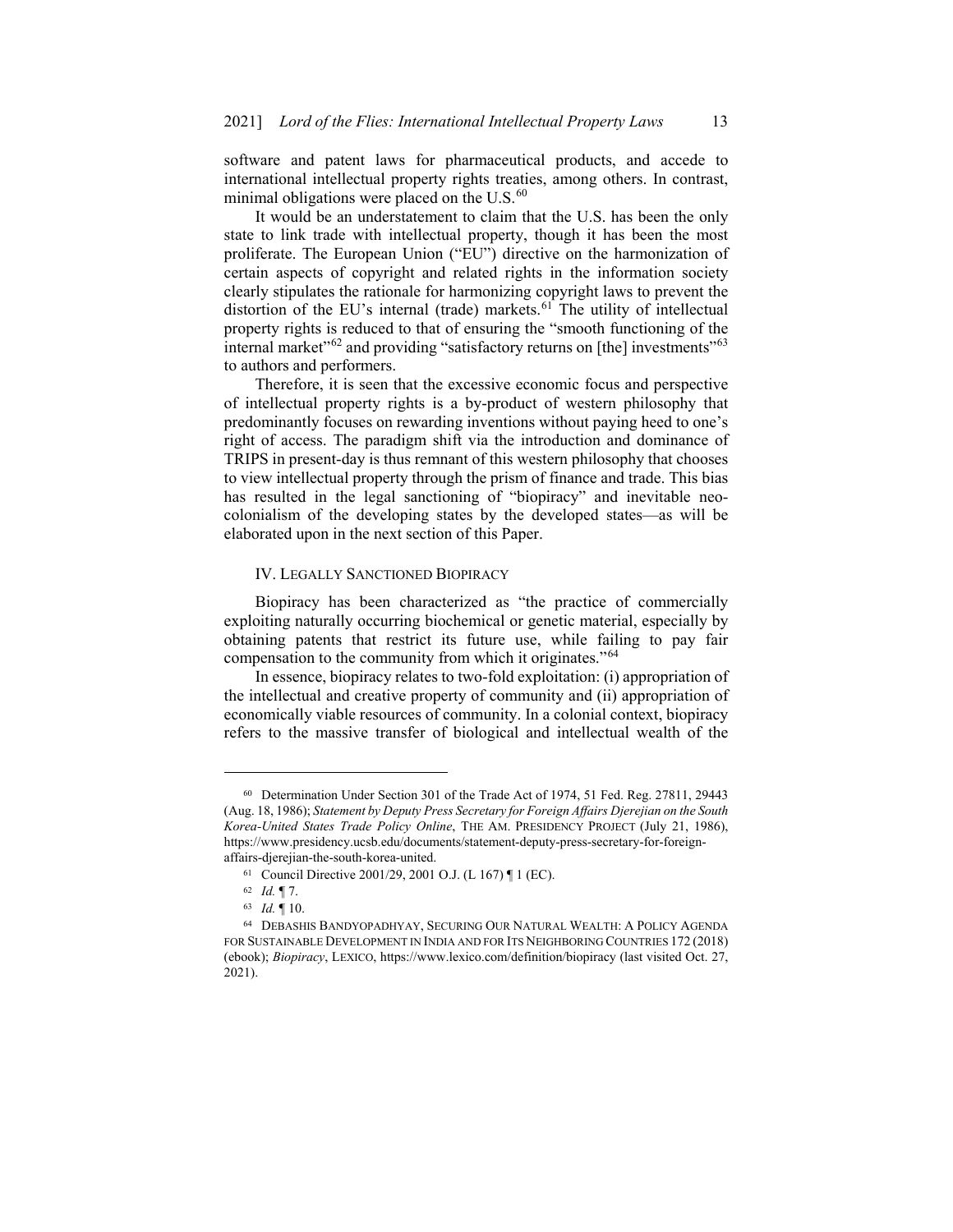eastern communities to the western states $65$ —analogous to the drainage of wealth propounded by western colonizers. The residuary effect of colonialism is further reflected in the actual reality of biopiracy whereby "invaluable… cultural resources [are] flowing out of countries of South [eastern states] as 'raw materials' into developed nations of North [western states] where they are magically transformed […] into protected intellectual properties."[66](#page-13-1) The effect of appropriation is strengthened by way of patents that formalize ownership rights over the appropriated resources, even to the exclusion of communities possessing the resources.

Perhaps an accurate example of entitled appropriation or misappropriation comes from Ralph in LOF when he characterizes the actions of Jack's group in taking his fire as "stealing."[67](#page-13-2) Pertinently in this instance, Ralph is cast in the role of a developed state, Jack's group is the figurative developing state, and the fire represents the various inventions that are based on traditional knowledge. By categorizing the actions as theft, Ralph essentially implies monopolistic ownership rights over his fire and inevitably over the common and natural elements that were used to build it. This is despite the fact that Jack was the initial mastermind for determining the method of creating fire.<sup>[68](#page-13-3)</sup> Ralph's statements resonate with those of developed corporations who are legally permitted to lay ownership claims over the communal traditional knowledge of others, and thereafter prevent them from freely accessing their own knowledge.

This section, therefore, aims to highlight the aspects of the international framework that have been instrumental in standardizing and sanctioning biopiracy by western states of eastern resources. Accordingly, the section will analyze the extent to which traditional knowledge is protected as an intellectual property right, while emphasizing on the role of patents in furthering biopiracy. The limited focus of the section is, however, not intended to discount the threat posed by other forms of biopiracy either by way of diplomatic relations or through imbalanced economic hierarchies.

#### *A. Traditional Knowledge and Legal Frameworks*

Traditional knowledge has, until date, remained ambiguously undefined within the international legal framework, and often within national legislations. Theoretically though, "traditional knowledge" can be said to

<span id="page-13-0"></span><sup>65</sup> *See* Linda Bullard, *Freeing the Free Tree: A Brief Paper on the First Legal Draft of a Biopiracy Patent: The Neem Case*, WOMEN & LIFE ON EARTH (Mar. 2005), http://www.wloe.org/WLOE-en/information/globalization/neembriefmar05.html.

<span id="page-13-3"></span><span id="page-13-2"></span><span id="page-13-1"></span><sup>66</sup> Keith Aoki, *Neocolonialism, Anticommons Property, and Biopiracy in the (Not-So-Brave) New World Order of International Intellectual Property Protection*, 6 IND. J. GLOB. LEGAL STUD. 11, 49 (1998).

<sup>67</sup> GOLDING, *supra* note 4, at 152–53.

<sup>68</sup> *Id.* at 32.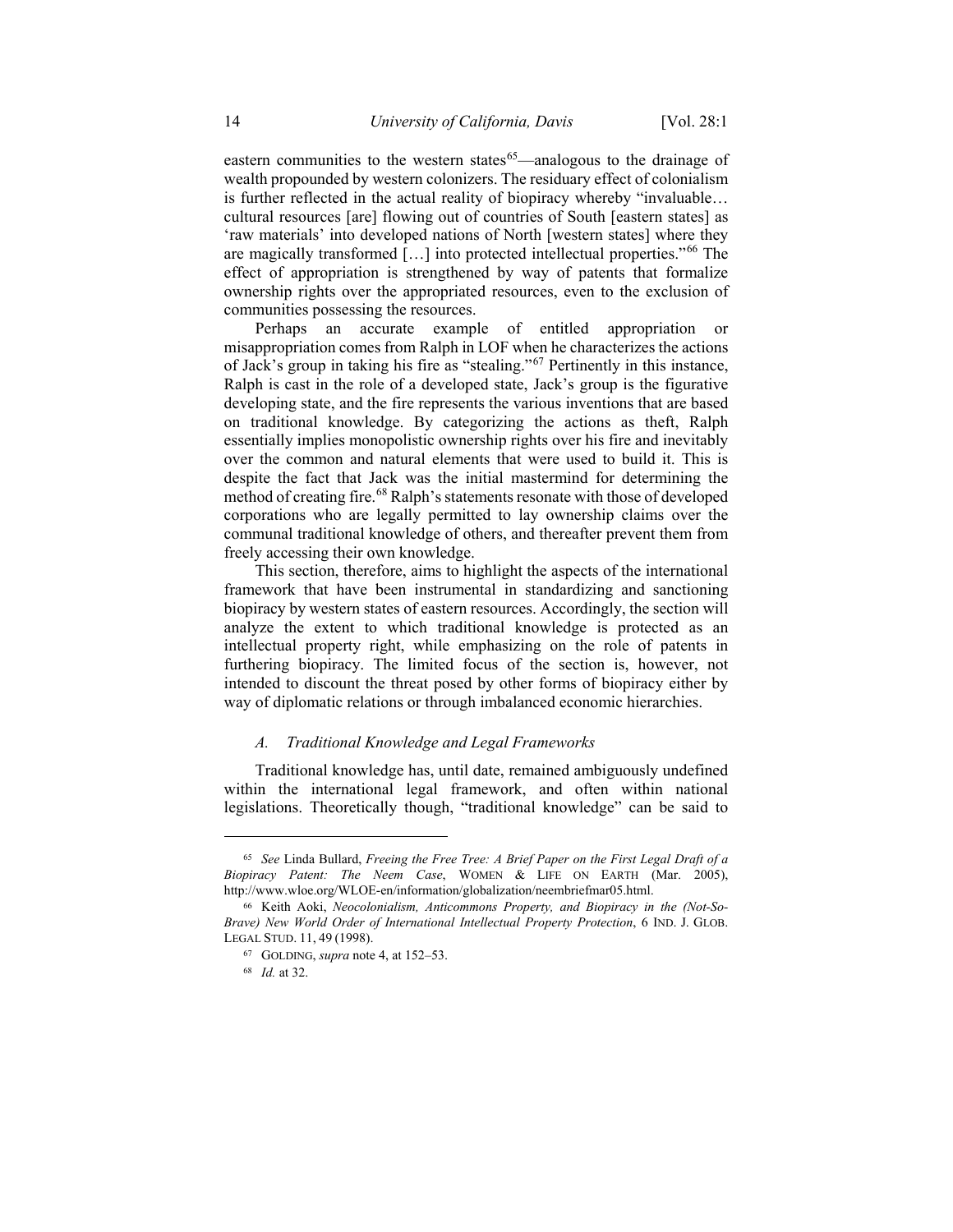encompass the traditional information, cultural expressions,  $69$  know-how, information, innovations, practices, skills and learnings of communities that have been nurtured within the communities for generations and reflect their heritage.[70](#page-14-1)

To better understand and protect the scope of traditional knowledge, WIPO members established the Intergovernmental Committee on Intellectual Property and Genetic Resources, Traditional Knowledge and Folklore ("IGC") in 2000. The IGC's primary aim was to finalize "an agreement on an international legal instrument(s) for the protection of traditional knowledge, traditional cultural expressions and genetic resources."[71](#page-14-2) However, despite the passage of over two decades since its establishment, the IGC has not been effective in adopting a single legal multi-lateral instrument towards formalizing global protection of traditional knowledge. Perhaps, the most effective step of the IGC has been to agree in 2009 to adopt a legal instrument that would guarantee effective protection to traditional knowledge.<sup>[72](#page-14-3)</sup> However, to date, the text of such legal instrument is awaited.

The extant international and national frameworks on intellectual property are also inadequate in their dealings with traditional knowledge. To illustrate, TRIPS acknowledges patent or *sui generis* rights for plant varieties,[73](#page-14-4) but fails to address traditional knowledge and cultural traditions forming a part of patented plants materials. Further, TRIPS predominantly frames intellectual property as "private rights"<sup>[74](#page-14-5)</sup> and requires patents to be granted for innovations capable of industrial application.<sup>[75](#page-14-6)</sup> Such an understanding of intellectual property inevitably excludes innovations produced by communities or outside the industrialized mode of inventions, such as traditional knowledge. It leads to the opinion that results and proceeds of creativity can be protected as intellectual property only if they are economically viable. This interpretation of creativity and intellectual property is accurately captured by Vandana Shiva:

> [T]he knowledge of our ancestors […] is being claimed as an invention of US corporations and US scientists and being patented by them. The only reason something like that can work

 $\overline{a}$ 

<sup>75</sup> *Id.* art. 27.

<span id="page-14-0"></span><sup>69</sup> *Traditional Cultural Expressions*, WIPO, https://www.wipo.int/tk/en/folklore/ (last visited Oct. 27, 2021) (generally, traditional cultural expressions (TEC) include expressions of 'folklore' such as music, dance, art etc.).

<span id="page-14-2"></span><span id="page-14-1"></span><sup>70</sup> WIPO, INTELLECTUAL PROPERTY AND TRADITIONAL KNOWLEDGE 4 (2005), https://www.wipo.int/edocs/pubdocs/en/tk/920/wipo\_pub\_920.pdf.

<span id="page-14-3"></span><sup>71</sup> *Intergovernmental Committee (IGC)*, WIPO, https://www.wipo.int/tk/en/igc/ (last visited Oct. 27, 2021).

<span id="page-14-6"></span><span id="page-14-5"></span><span id="page-14-4"></span><sup>72</sup> *See Tradition Knowledge and Intellectual Property – Background Brief*, WIPO, https://www.wipo.int/pressroom/en/briefs/tk\_ip.html (last visited Oct. 27, 2021).

<sup>73</sup> TRIPS agreement, *supra* note 38, art. 27.

<sup>74</sup> *Id.* pmbl.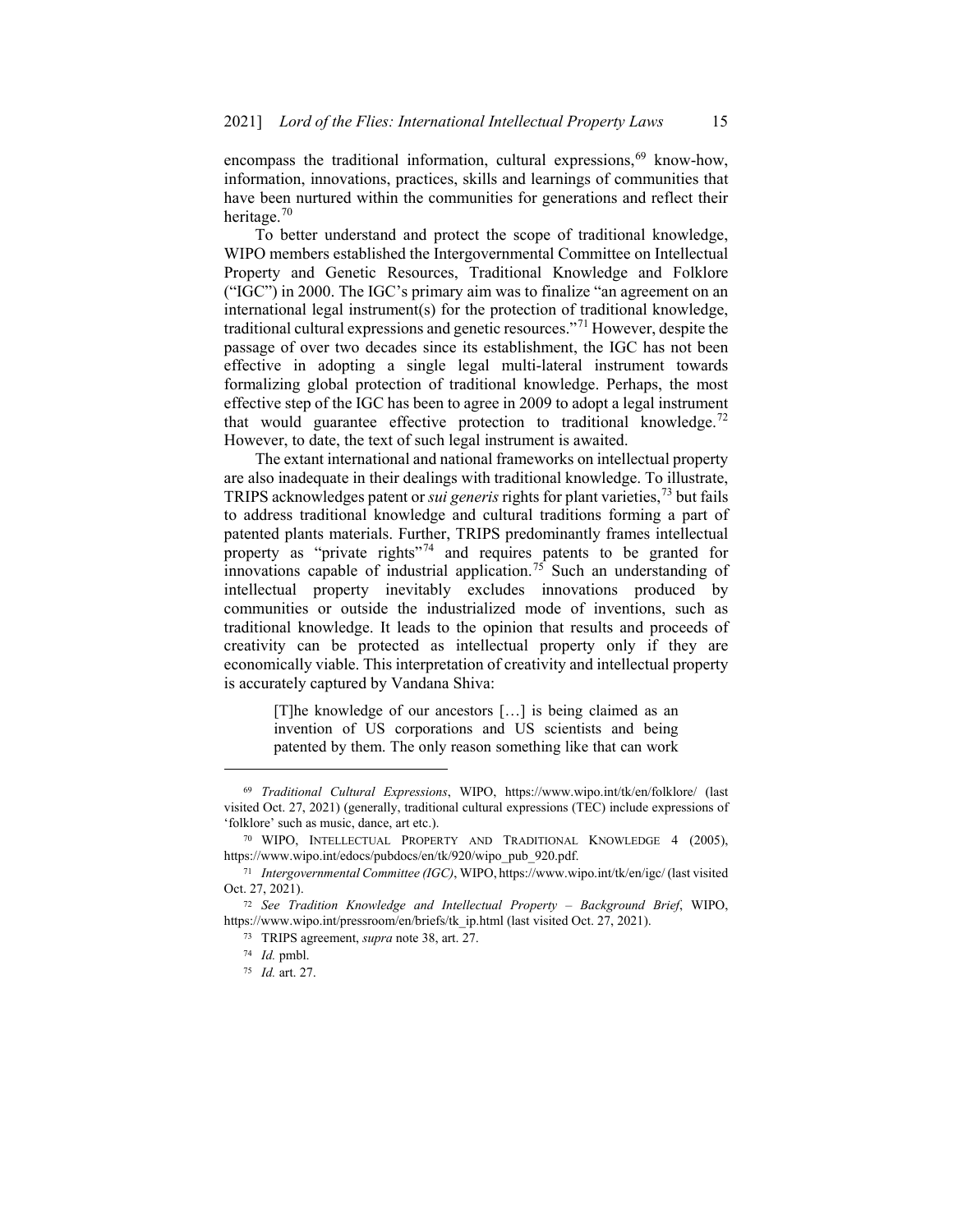is because underlying it all is a racist framework that says the knowledge of the Third World and the knowledge of people of colour is not knowledge. When that knowledge is taken by white men who have capital, suddenly creativity begins… Patents are a replay of colonialism, which is now called globalization and free trade.[76](#page-15-0)

Similarly, the inadequate legal framework is also reflected in the approach of western countries. To illustrate, the original text of Section 102 of the U.S. Patents Act (prior to amendment), provided for certain limitations to the grant of patents. Per the section, a patent could not be granted for inventions if the inventions were based on "prior art" (since this would disavow the novelty and non-obviousness criterion required of patents). Prior art, in essence, referred to information that evidenced an invention as being already known prior to the patent application for such invention. For reference, the original text of Section 102 read as follows:

Section 102… person shall be entitled to a patent unless—

(1) the claimed invention was patented, described in a printed publication, or in public use, on sale, or otherwise available to the public before the effective filing date of the claimed invention; or

(2) the claimed invention was described in a patent issued under section 151, or in an application for patent published or deemed published under section 122(b), in which the patent or application, as the case may be, names another inventor and was effectively filed before the effective filing date of the claimed invention.<sup>[77](#page-15-1)</sup>

The section thus provided for a discriminatory understanding of American and foreign "prior art." While prior art within the U.S. also covered oral materials, prior art of foreign countries was solely limited to information or materials that were present in printed formats. This restrictive understanding of prior art excluded foreign traditional knowledge since it is customarily present in oral forms within communities. Consequently, the exclusion of traditional knowledge from the definition of prior art eventuated into grants of several patents for western inventions that were solely based on the traditional knowledge of eastern communities.<sup>[78](#page-16-0)</sup>

The need for adequately protecting traditional knowledge is thus grounded in combating "legally" sanctioned acts of biopiracy. Protecting traditional knowledge is necessary to stop economic exploitation of the

<span id="page-15-1"></span><span id="page-15-0"></span><sup>76</sup> Chanda Talpade Mohanty, *"Under Western Eyes" Revisited: Feminist Solidarity Through Anticapitalist Struggles*, 28 SIGNS J. WOMEN CULTURE & SOC'Y 499, 512 (2003).

<sup>77</sup> 35 U.S.C. § 102(a)(1)–(2) (2021).

<sup>78</sup> *See infra* Section IV.B.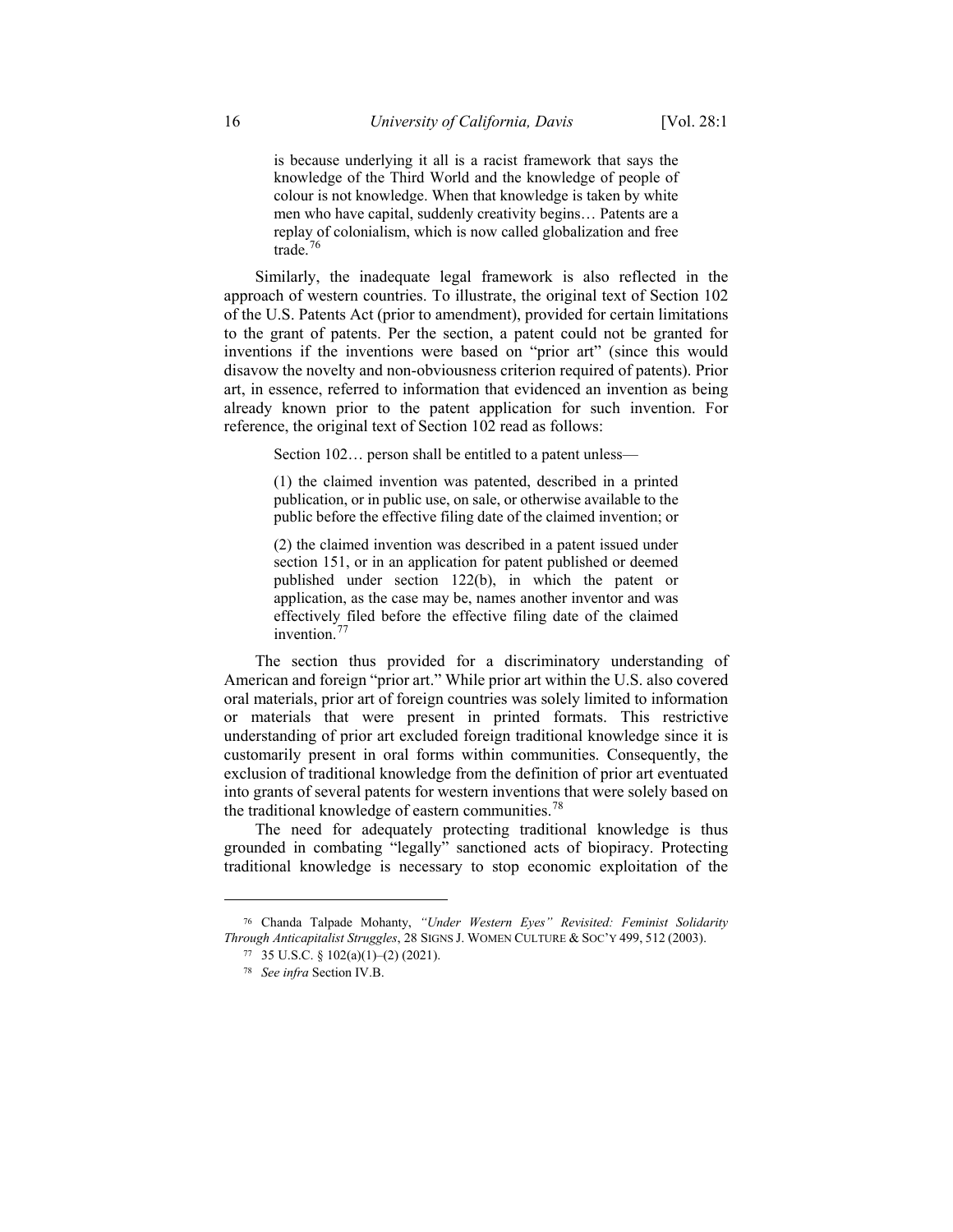eastern communities by western corporations—an instance remnant of western colonialism and imperialism.

### *B. Role of Patents*

In 1982, Barry MacTaggart, the erstwhile President and Chairman of Pfizer, published an op-ed in the New York Times titled "Stealing from the Mind. $\frac{1}{79}$  $\frac{1}{79}$  $\frac{1}{79}$  The op-ed argued that governments of developing countries designed laws that permitted American inventions to be "legally" stolen.<sup>[80](#page-16-2)</sup> The op-ed not only focused on the "theft of American technology" by developing nations (with specific focus on India and Canada), but also discussed the extent of resources invested by the pharmaceutical companies towards creating the novel products.<sup>[81](#page-16-3)</sup> Interestingly though, the op-ed blatantly ignored the role of traditional knowledge and information of developing societies that has oftentimes been appropriated by western countries towards "creating" their inventions. MacTaggart's statements reflect the sub-text in Ralph's grievances with Jack for stealing *his* fire.

Linda Tuhiwi Smith's message in "Decolonizing Methodologies; Research and Indigenous Peoples" encapsulates the hypocritical reactions of the western countries towards allegedly ineffective patent enforcement by developing nations, while simultaneously choosing to disregard the biases of their patent legislations that exclude the root contributors of their inventions:

[I]t appalls us that the West can desire, extract and claim ownership of our ways of knowing, our imagery, the things we create and produce, and then simultaneously reject the people who created and developed those ideas and seek to deny them further opportunities to be creators of their own culture and own nations.<sup>[82](#page-17-0)</sup>

It is further pertinent to note that through "Stealing from the Mind," Barry MacTaggart was not advocating for effective patent enforcement as per the laws of the developing countries, but rather as per the standard provided within the U.S. Interestingly, this need to homogenize economic rights for intellectual property rights holders in line with the American standard was also the catalyst for the paradigm shift of intellectual property towards a trade issue by way of TRIPS.<sup>[83](#page-17-1)</sup>

One of the most popular illustrations of biopiracy through patents is cited to be the neem patents granted by various western states. In 1994, the

<sup>79</sup> Barry MacTaggert, *Stealing from the Mind*, N.Y. TIMES, June 9, 1982, at A23.

<sup>80</sup> *Id.*

<sup>81</sup> *Id.*

<span id="page-16-3"></span><span id="page-16-2"></span><span id="page-16-1"></span><span id="page-16-0"></span><sup>82</sup> LINDA TIHIWI SMITH, DECOLONIZING METHODOLOGIES: RESEARCH AND INDIGENOUS PEOPLES 1 (Univ. of Otago Press 1999).

<sup>83</sup> *See infra* Section III.B.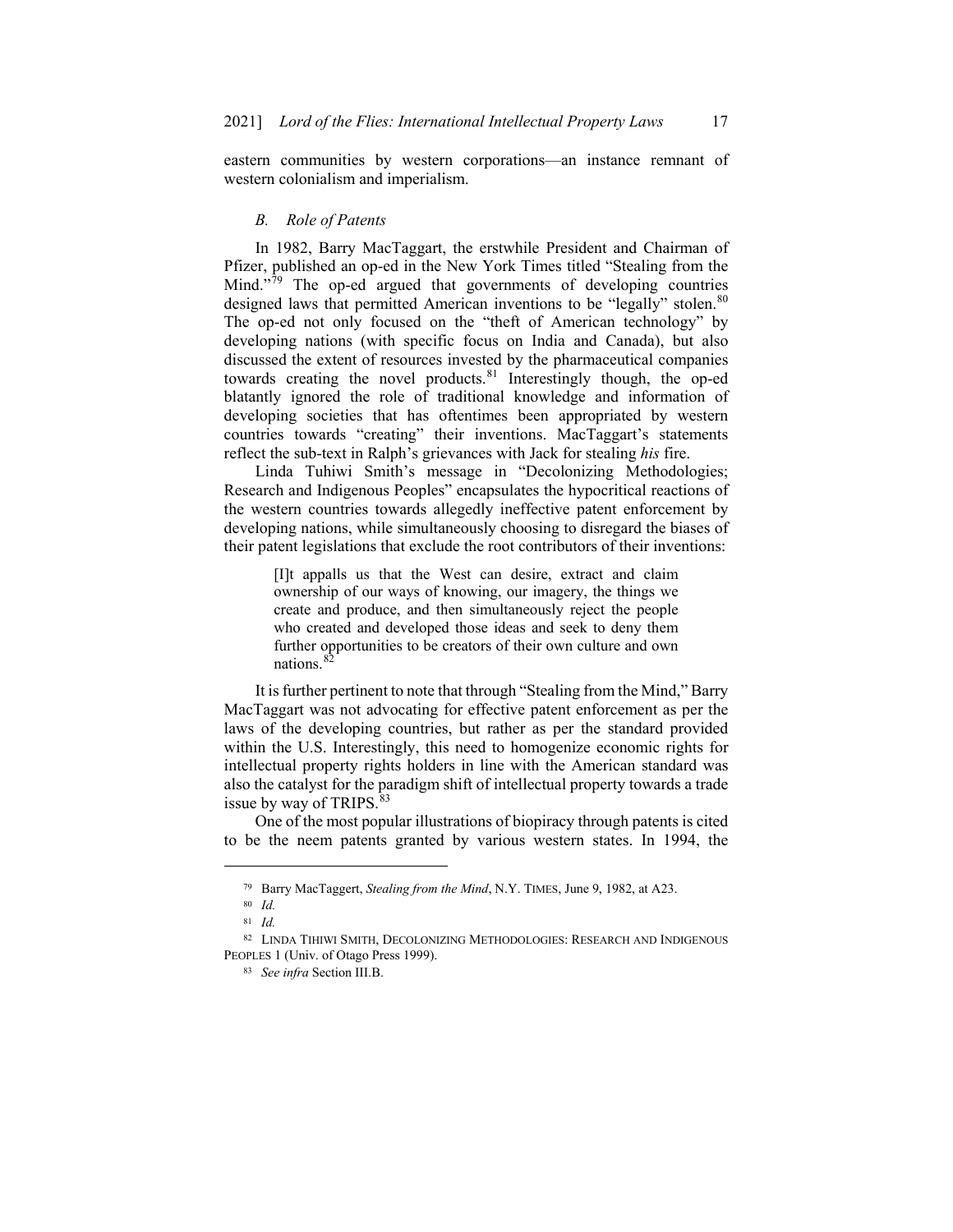European Patent Office ("EPO") granted patent rights over a method of controlling fungi on plants using extracts of neem oil to the U.S. multinational corporation, W. R. Grace Company, along with the U.S. Department of Agriculture ("USDA").<sup>[84](#page-17-2)</sup> This patent was granted despite the prevalent usage of the fungicidal properties of neem oil and its extracts by the Indian agricultural society in the past. On account of wide-spread oppositions and documentary (*i.e.,* written) submissions of this Indian prior art, the patent was revoked by the EPO in 2000.<sup>[85](#page-17-3)</sup> Despite this, there are still multiple patents that have been granted by agencies for the properties and usages of neem oil that are otherwise traditionally and inter-generationally known within Indian communities, albeit in a more oral than written form.<sup>[86](#page-17-4)</sup> For example, the U.S. patent to Robert O. Larson<sup>[87](#page-17-5)</sup> was granted and subsisting (until its expiry) for the pesticidal properties of neem oil—even though these properties of neem oil have been well documented (mostly orally) in Indian communities for centuries.

Similarly, patents have been granted to American scientists over methods of using turmeric for healing purposes,<sup>[88](#page-17-6)</sup> despite the healing functionality of turmeric being known and used by generations of Indian communities. In fact, the Indian prior art has also been recognized in the patent applications: "turmeric has long been used in India as a traditional medicine for the treatment of various sprains and inflammatory conditions*.*"[89](#page-17-7) Despite this, only a limited number of patents for turmeric's properties have been cancelled upon re-examination, while multiple other patents remain valid and subsisting.<sup>[90](#page-18-0)</sup>

Such grants of patents not only run counter to the fundamental criterion of "novelty and non-obviousness" required in inventions, but also discounts the traditional knowledge of communities that forms the building blocks for these inventions. In addition, by granting economic and monopolistic benefits to the inventors, such patents simultaneously block and hamper access of communities to their own traditional knowledge (that forms the basis for the inventions), and they prevent these communities from economically exploiting their own resources.<sup>[91](#page-18-1)</sup> The rationale being that the so-called western inventions can, in effect, be commercialized by the eastern communities themselves. However, this opportunity is denied to the

<sup>84</sup> European Patent No. 436,257 (filed Dec. 20, 1990).

<sup>85</sup> *Bio-piracy of Traditional Knowledge*, TRADITIONAL KNOWLEDGE DIGIT. LIBR.,

<span id="page-17-4"></span><span id="page-17-3"></span><span id="page-17-2"></span><span id="page-17-1"></span><span id="page-17-0"></span>http://www.tkdl.res.in/tkdl/langdefault/common/Biopiracy.asp (last visited Oct. 28, 2021).

<sup>86</sup> *See* Ho, *supra* note 8, at 439.

<sup>87</sup> U.S. Patent No. 4,556,562 (filed Mar. 19, 1984).

<sup>88</sup> U.S. Patent No. 5,401,504 (filed on Dec. 28, 1993).

<sup>89</sup> *Id.* at 1.

<sup>90</sup> *See, e.g.*, U.S. Patent No. 5,897,865 (filed Jun. 30, 1997); '562 Patent.

<span id="page-17-7"></span><span id="page-17-6"></span><span id="page-17-5"></span><sup>91</sup> Tanya Wyatt & Avi Brisman, *The Role of Denial in the 'Theft of Nature': Comparing Biopiracy and Climate Change*, 25 CRITICAL CRIMINOLOGY 325, 329 (2017).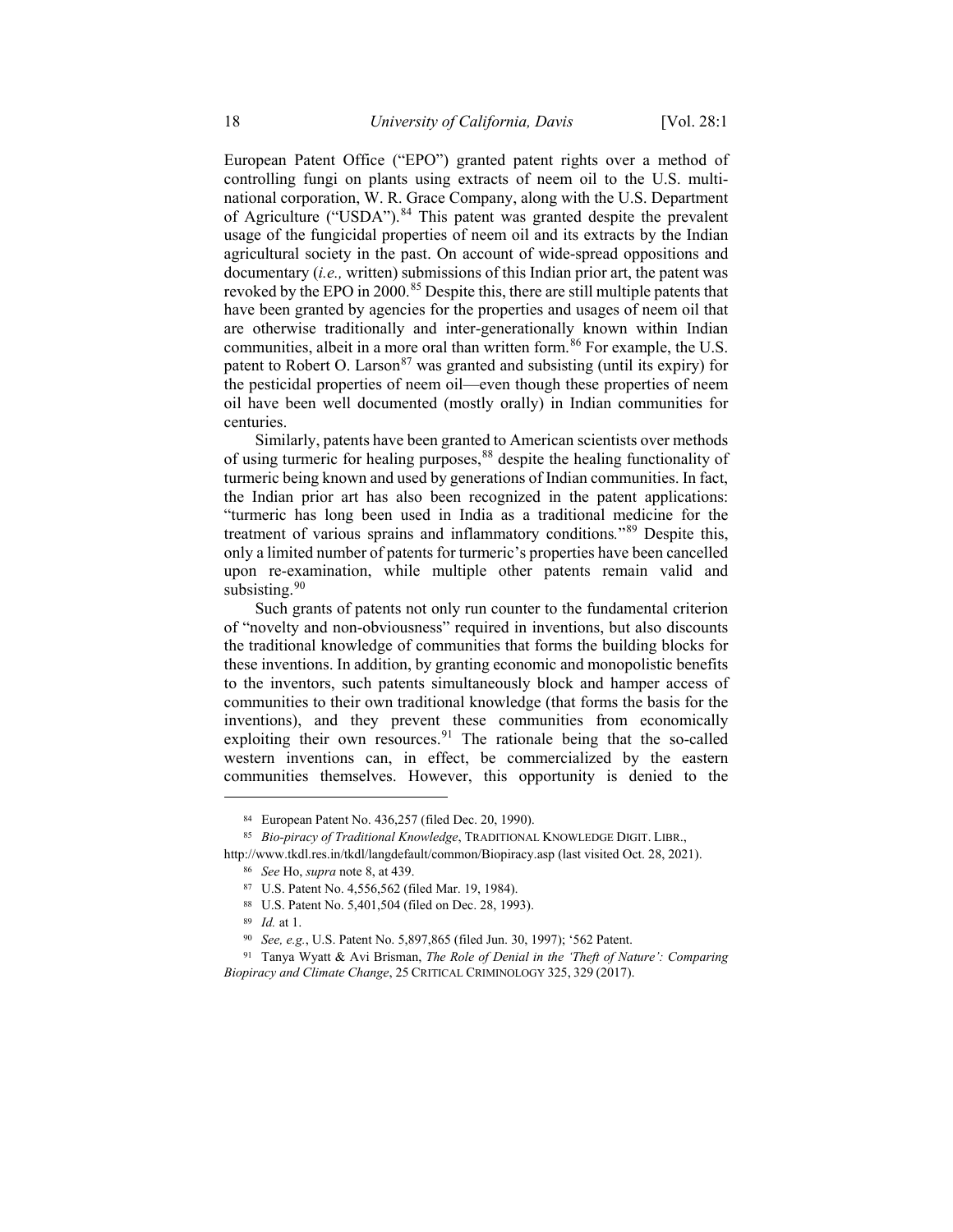communities on account of the bio-pirate patents of western corporations,<sup>[92](#page-18-2)</sup> who in turn fail to compensate the source of their revenues (*i.e.,* the communities).

To illustrate, Monsanto in the Indian agriculture sphere created and introduced the genetically modified variant of cotton—Bt cotton—in 2002. The bacterium used in Bt cotton is alleged to have been found in the Mahanadi village of Andhra Pradesh.<sup>[93](#page-18-3)</sup> 2012 estimations recorded 95% of annual Indian cotton production to derive from Bt cotton seeds. The booming business of Bt cotton is evidenced by the fact that it forms about 40% of the total Indian seeds market.<sup>[94](#page-18-4)</sup> Despite the revenues accruing to Monsanto—estimated at Rs. 34 billion per year<sup>95</sup>—hardly any trickles down to the Mahanadi village.

The western value system believes eastern communities to be ill-equipped to convert knowledge into a commercially viable invention.<sup>[96](#page-18-6)</sup> Ironically, the thematic discourse in LOF regarding thieving and pillaging by Jack falls prey to the notions of western hegemony it initially intended to parody. Rather than equip Jack with the tangible resources to build his own fire, the novel instils these capabilities solely with Ralph and Piggy. To illustrate, the primary, and at times sole, catalyst for building and maintaining the fire is traced to Ralph's insistence while the sole equipment (*i.e.,* Piggy's glasses) through which the fire can be made is available with Piggy.<sup>[97](#page-19-0)</sup> The disproportionate distribution of capabilities is seen to eventually force Jack into stealing the fire for his group's survival.<sup>[98](#page-19-1)</sup> Such depiction of characters' skillsets remain in the backdrop of Ralph and Piggy representing the developed countries and Jack standing in for the developing countries. Inevitably, the novel unintentionally builds a narrative where eastern communities are incompetent or inadequate in commodifying natural resources.

However, in stark contrast to the traditional approach, several other instances of sanctioned biopiracy involve a benefit sharing model aimed at compensating communities for their traditional knowledge—even though these models tend to be disproportionate and ineffective. In 1995, a specific genetic code (*i.e.,* Xa21) of the rice specimens from Mali was sequenced and

<span id="page-18-2"></span><span id="page-18-1"></span><span id="page-18-0"></span><sup>92</sup> *E.g.*, PAMELA DAVIES ET AL., INVISIBLE CRIMES AND SOCIAL HARMS 172 (Palgrave Macmillan 2014).

<sup>93</sup> SHIVA, *supra* note 43, at xv.

<span id="page-18-4"></span><span id="page-18-3"></span><sup>94</sup> Sanjeeb Mukherjee, *Seed Companies Reap Rich Harvest on Bt Cotton Wave*, BUS. STANDARD (Jan. 20, 2013, 3:02 PM), https://www.business-standard.com/article/companies/ seed-companies-reap-rich-harvest-on-bt-cotton-wave-112022300038\_1.html.

<sup>95</sup> SHIVA, *supra* note 43, at xvi.

<span id="page-18-6"></span><span id="page-18-5"></span><sup>96</sup> Tanya Wyatt, *Invisible Pillaging: The Hidden Harm of Corporate Biopiracy*, *in* INVISIBLE CRIMES AND SOCIAL HARMS 161, 172 (Pamela Davies et al. eds., 2014); *see* Aoki, *supra* note 66, at 48–49.

<sup>97</sup> GOLDING, *supra* note 4, at 30.

<sup>98</sup> GOLDING, *supra* note 4, at 152–53.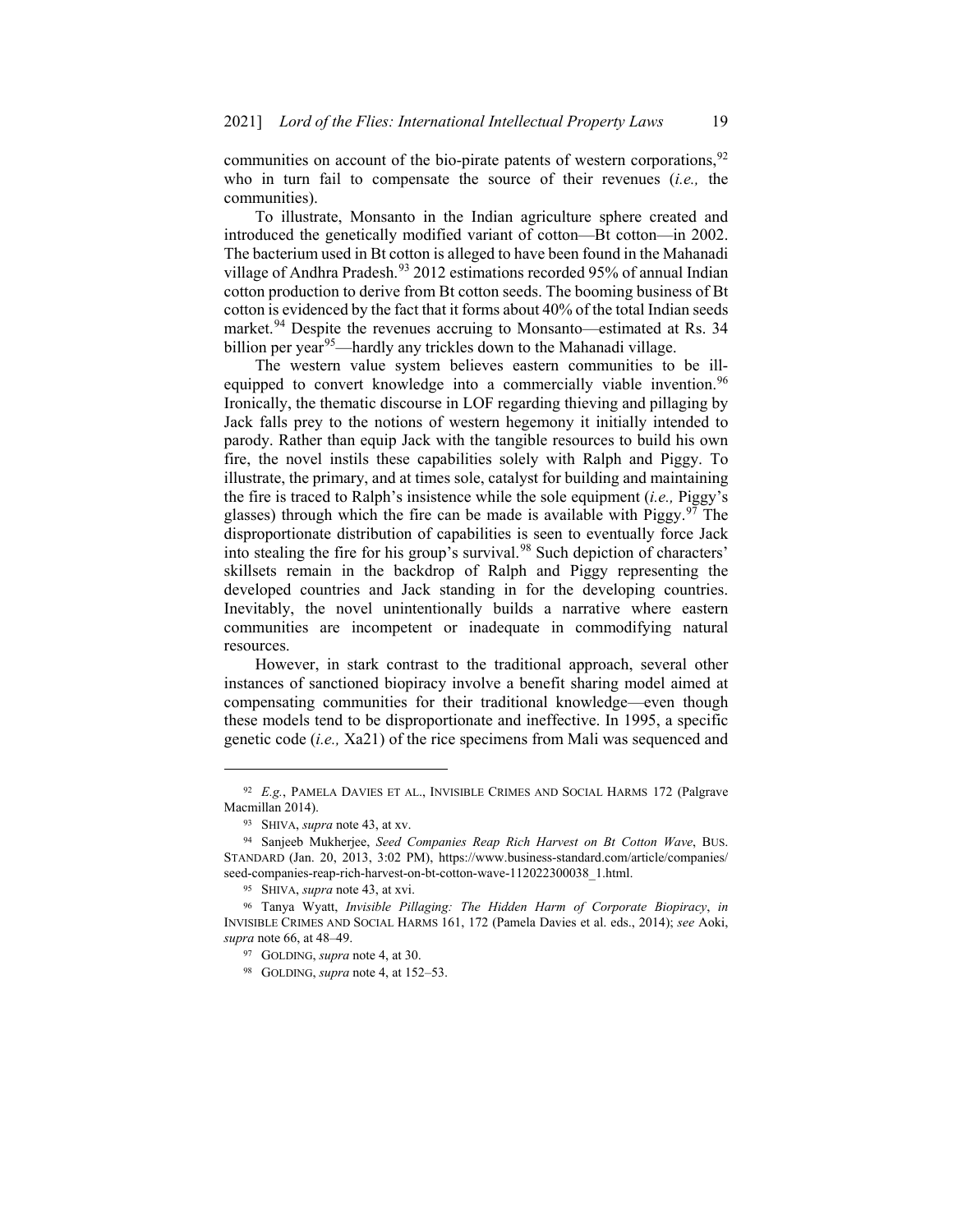patented by the University of California, Davis ("UC Davis").<sup>[99](#page-19-2)</sup> The Genetic Resource Recognition Fund ("GRRF") was established at UC Davis to share the benefits arising out of commercialization of Xa21 with the Malian community. Under the benefit sharing model, a portion of the royalties arising from commercial usage of Xa21 would be used to fund the GRRF, which in turn would be used to fund fellowships at UC Davis for individuals from developing countries seeking to apply their studies towards the development of their respective countries.[100](#page-19-3) Notably though, by 2004, the GRRF had not received any funds by way of the aforementioned benefit sharing model.<sup>[101](#page-19-4)</sup> Furthermore, the credibility of such a benefit sharing model is questionable upon understanding the actual net effective impact of the benefits onto the Malian communities. As in the case of the UC Davis patent, the fellowship was not guaranteed to be for the benefit of the Malian community or for individuals from the Malian community since it was open to all developing countries. Even more so, there was no understanding or empirical research that suggested the Malian community required the fellowship proposed under the benefit sharing model or was equipped to apply for it.<sup>[102](#page-19-5)</sup>

Another illustration of a benefit sharing model is the licensing of the Indian drug, "Jeevani," that was created from extracts found in plants of the Kani tribe. The function of the drug was known and derived from the anti-fatigue properties of the plants (as known and used by Kani tribe).<sup>[103](#page-20-0)</sup> In an effort towards equity, the Kerala Kani Community Welfare Trust Fund was set up to receive 50% of the license fees for Jeevani along with 1% of royalties accruing from sale of Jeevani.<sup>[104](#page-20-1)</sup> Notably though, the benefit sharing arrangement was arrived at in absence of proper, meaningful consultations with the Kani tribe.<sup>[105](#page-20-2)</sup> This raises concerns regarding the proportionality of the arrangement in comparison to the monetary benefits accruing to the corporations. More specifically, the arrangement completely overlooked other

<sup>99</sup> Anil K. Gupta, *Gene Patents and the Genetic Resource Recognition Fund* 6 (Indian Inst. of Mgmt., Working Paper No. WP2002-08-01, 2002), https://faculty.iima.ac.in/assets/snippets/ workingPaperpdf/2002-08-01AnilKGupta.pdf; WIPO, *supra* note 70, at 24.

<span id="page-19-1"></span><span id="page-19-0"></span><sup>100</sup> ANIL K. GUPTA, WIPO-UNEP STUDY ON THE ROLE OF INTELLECTUAL PROPERTY RIGHTS IN THE SHARING OF BENEFITS ARISING FROM THE USE OF BIOLOGICAL RESOURCES AND ASSOCIATED TRADITIONAL KNOWLEDGE 84 (WIPO & UNEP eds., 2004).

<span id="page-19-2"></span><sup>101</sup> Press Release, WIPO, Study Takes Critical Look at Benefit Sharing of Genetic Resources and Traditional Knowledge, WIPO Press Release PR/2004/373 (Feb. 10, 2004).

<sup>102</sup> *See id.*

<span id="page-19-3"></span><sup>103</sup> UNDP, KERALA KANI COMMUNITY WELFARE TRUST: INDIA 3 (Equator Initiative Case Study Series 2012); GUPTA, *supra* note 99, at 103.

<span id="page-19-5"></span><span id="page-19-4"></span><sup>104</sup> *See* R.V. Anuradha, Sharing with the Kanis: A Case Study from Kerala, India 2-8 (1998) (unpublished manuscript) (available at https://www.cbd.int/doc/case-studies/abs/cs-abs-kanis. pdf).

<sup>105</sup> GUPTA, *supra* note 99, at 117.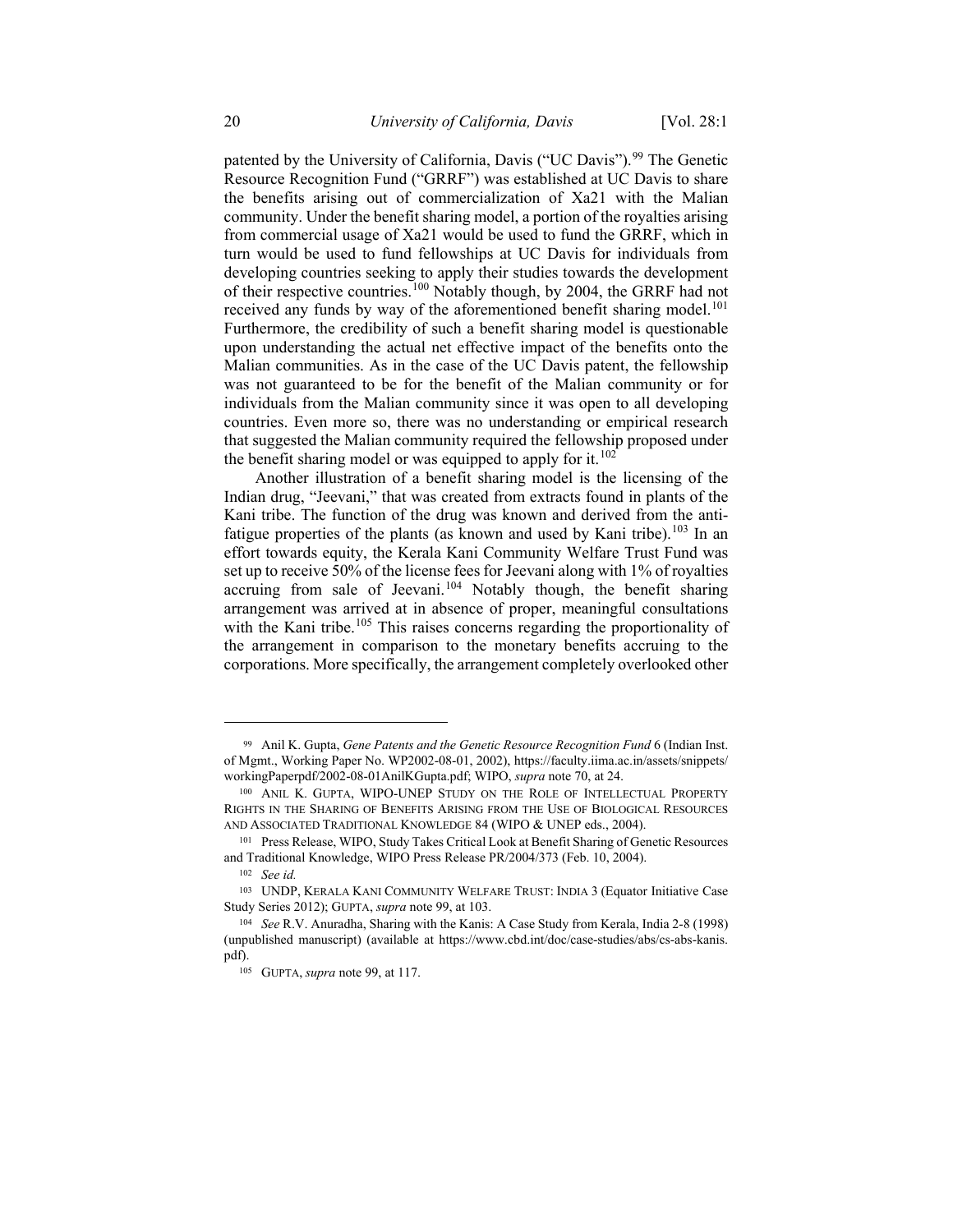forms of revenues (besides from sale of Jeevani) including revenues arising from the production, sale, or licensing of derivatives.<sup>106</sup>

The inadequate benefit sharing models and international frameworks to prevent the outright transfer and monopolization of Indian resources have resulted in the creation of India's Traditional Knowledge Digital Library ("TKDL"). The founding principles of the TKDL center on the protection of "Indian traditional medicinal knowledge and [prevention of] its misappropriation at International Patent Offices."[107](#page-20-4) The TKDL has been instrumental in thwarting several bio-pirate patents, preventing more than 220 incorrect patent applications.[108](#page-20-5) However, the more pertinent question in connection with the TKDL is the onus on India to create a deterrent system for actions that are ordinarily sanctioned by an international framework. While protecting the economic rights of intellectual property requires global harmonization, access rights are often left to the devices of territorial laws.

### V. CONCLUSION

The reality of international intellectual property shows that the present framework and paradigm shift in the treatment of intellectual property is a byproduct of western biases. Similar to the ideology of western supremacy in LOF, the entire narrative of harmonized international laws was first conceptualized by colonizers and violently imposed upon their colonies with the aim of introducing them to law and order. The initial system relied on the plundering of eastern wealth for the enrichment of western societies. The advent of industrialization brought about the need for western societies to protect their industrialized wealth. Accordingly, the international framework shifted towards a protectionist attitude for industrially viable inventions, and disregarded the traditional knowledge of east that did not fit in the predetermined molds of westernized intellectual property. Economic rights were prioritized over the right of access of developing eastern countries to resources.

<span id="page-20-1"></span><span id="page-20-0"></span>Interestingly though, the current position of western society (helmed by the U.S.) greatly contradicts the U.S.' previous stance on intellectual property and right of access. As noted by American agencies,

<sup>106</sup> *See* Anuradha, *supra* note 104, at 13.

<span id="page-20-4"></span><span id="page-20-3"></span><span id="page-20-2"></span><sup>107</sup> *About TDKL*, TRADITIONAL KNOWLEDGE DIGIT. LIBR., http://www.tkdl.res.in/tkdl/ langdefault/common/Abouttkdl.asp?GL=Eng (last visited Oct. 29, 2021).

<span id="page-20-5"></span><sup>108</sup> *Grant of Wrong Patents Prevented by TDKL in 220 Cases Till Date*, BUS. STANDARD (Dec. 5, 2015, 12:20 AM), https://www.business-standard.com/article/government-pressrelease/grant-of-wrong-patents-prevented-by-tdkl-in-220-cases-till-115120401168\_1.html; *accord* Dr. V.K. Gupta, *Protecting India's Traditional Knowledge*, WIPO MAG. 5 (June 2011), https://www.wipo.int/export/sites/www/wipo\_magazine/en/pdf/2011/wipo\_pub\_121\_2011\_03. pdf.